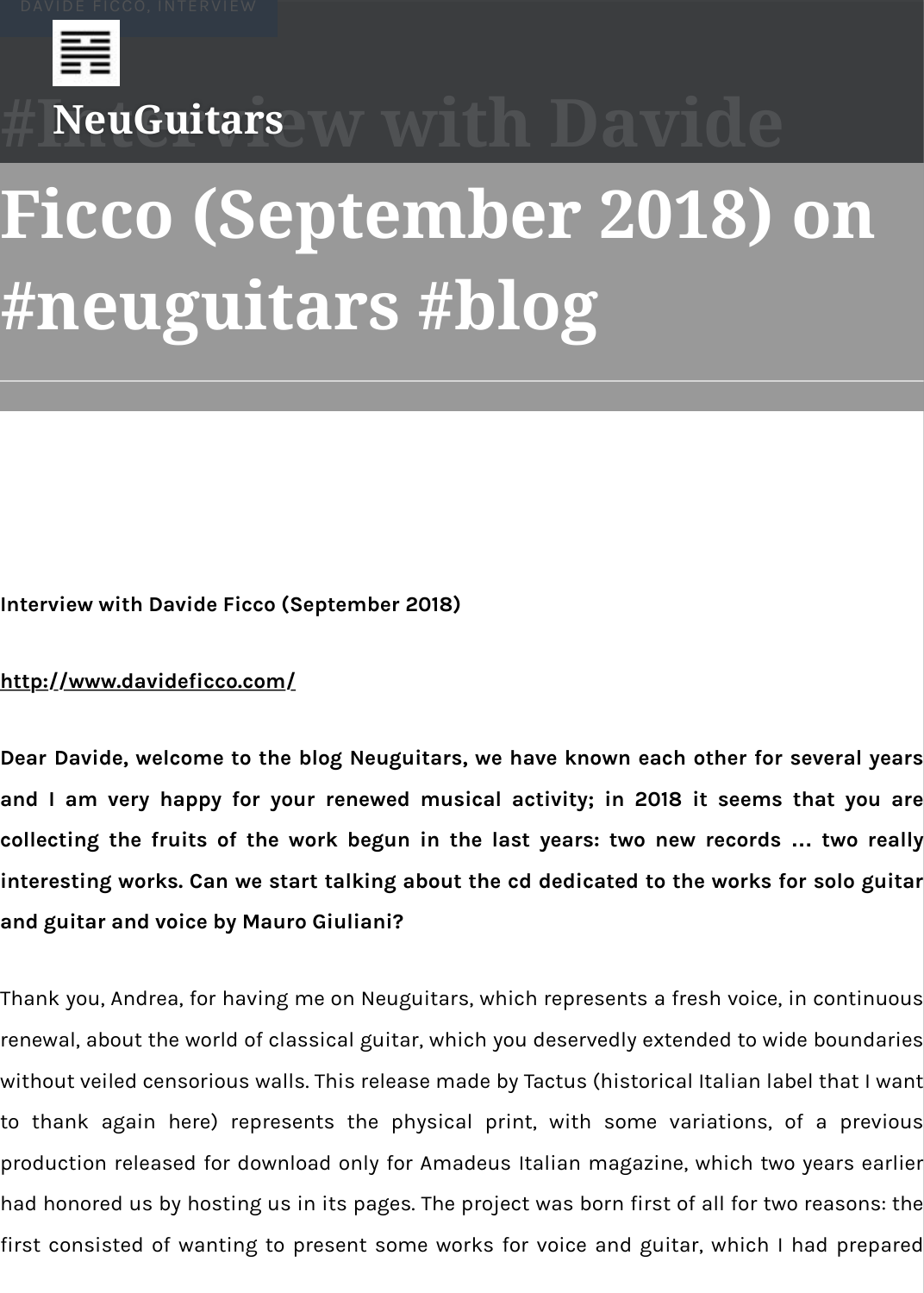many years before with Luisa Castellani, using a different voice than those present in the record versions in my possession: different under the point of interpretative and timbric sight, and for an appropriate lightness and technical brilliance, orientating more towards the baroque and Mozartian vocality, instead of that of romantic and operistic nineteenth-century style. I had known Rossana Bertini for many years as a soprano of the prestigious madrigal formations Concerto Italiano, La Venexiana and La Compagnia del Madrigale and I had identified in her the voice that, in my opinion, would have bested Giuliani's music as I thought it: bright , agile and elegant. I am so grateful for having her wanted to undertake this little adventure with me. The second motivation was more modestly personal, aimed at fixing that part of repertoire on which I had, many years before, built my guitar training and to which I owed gratitude: a part that I continued to perceive as smiling and sunny, even serious and full of content.

## **Then we have the work dedicated to Bruno Bettinelli, "Chamber Music", where you play three pieces …**

Bettinelli's chamber guitar pages are demanding and dense, very consistent with the rest of his production; I therefore thought to present them, rather than in a classic anthological guitar context, together with chamber music for strings and piano, ennobling the presence of the six strings through that of consolidated and emblazoned chamber instruments, and giving the opportunity to the "aficionados de la guitarra" to listen to the expression of the same compositional thought, but going beyond the six nylon strings. And of course, vice versa. I still thank Silvia Bianchera Bettinelli for her constant support and my fellow adventurers Diego Milanese, Paola Dusio, Manuela Custer, Andrea Perugini, Giambattista Pianezzola, Jacopo di Tonno, Dario and Ilaria Cusano (Trio Bettinelli)

**Let's remind the readers of the blog that, already in 2011, you had made a monograph entirely dedicated to the guitar pieces composed by Bettinelli: it seems that you have**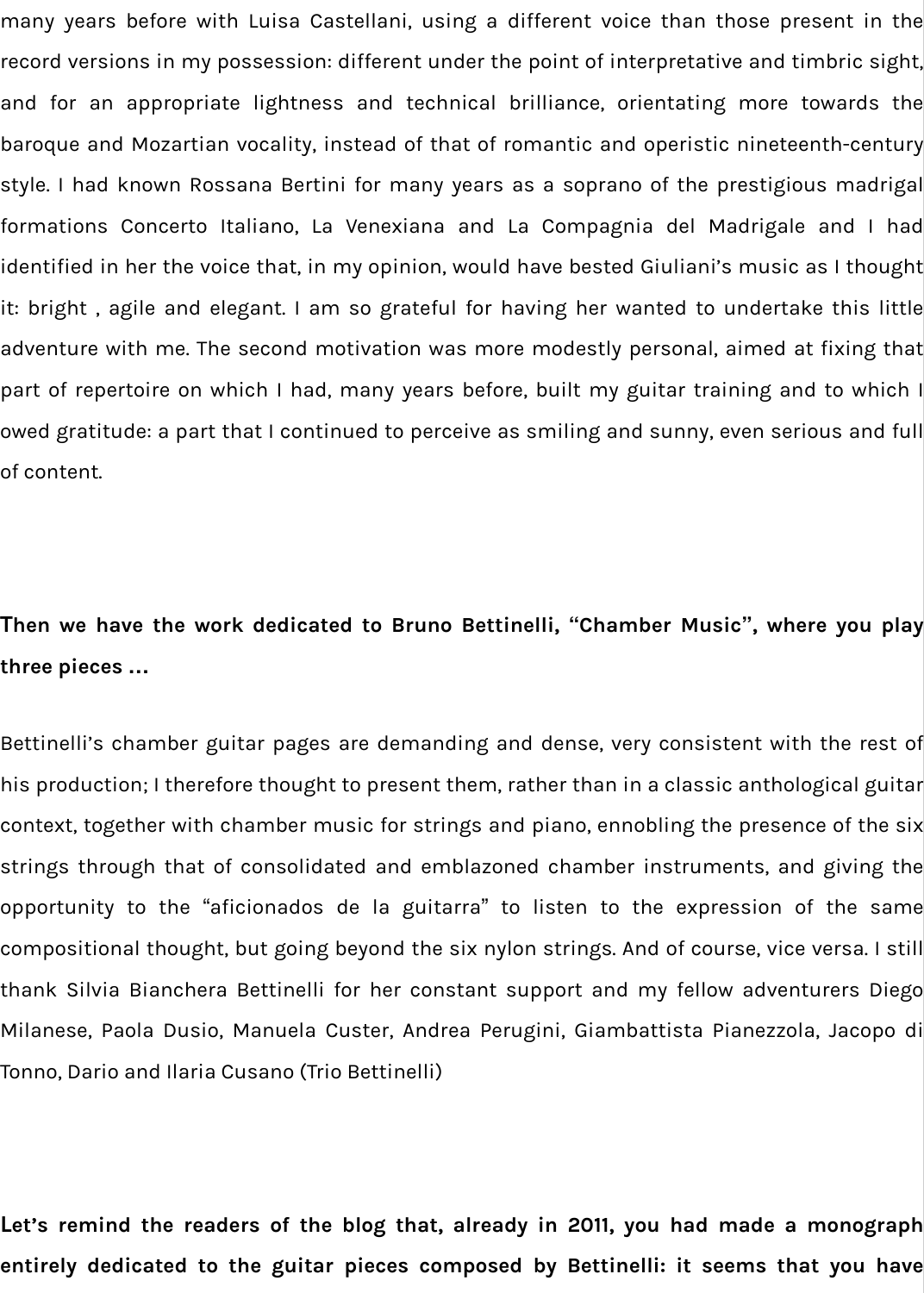#### **developed a real interest for this composer …**

Interest, undoubtedly: the apparent sharpness of the author at first listening soon leaves room for full immersion in a lunar and earthly context, full of colors and vitality, refined and essential, rich in nuances and preciousness. One never has the feeling that something is out of place or too much: everything must be there, played as it was written, knowing however that the expressive charge and participation will be necessary and characterizing. No algidity, therefore, if not the apparent one of the intervallic choices, but here we could speak – probably expiring in banality – of all the debtors of the Second School of Vienna and of everything that made the "discordance" expressive and organic to the discourse. Bettinelli asks a lot to his interpreter, but to get a refund that will pay for the attention required. And it is a coherent production, as I told you before, where the guitar is found to be the bearer of the same alchemy that inhabit the pages for the other instruments. An author that I see similar, in his careful and essential writing, foreign to any rhetoric, is Carlo Mosso, especially in the "modern" pages, such as Forskalia, Tre Quaderni and Preludio.

# **With what guitars did you played in these records and with what sounds now? I know that in the past you had to unfortunately "lighten" your beautiful collection of instruments …**

Eh, yes: two Simplicio (which are instruments that everyone should try at least once in their life to understand different things …), the first known Fleta (1921) and a Friederich of the first spruce series have left, with others with a less blazon, but always from the early 1900s. I still have an Arias of the first period (1874) that amazes every time for the clarity and timbre linearity that it possesses: you could play anything on it! But I've always been a convinced mono-guitar player: after a youth training on Ramirez 664 and many years on a Locatto, first cedar and then always spruce, from 2010 I play on a Fleta in fir. For the Bettinelli released in 2011, however, I had still used a Locatto spruce / 650, while for Giuliani I used a Luis Panormo lent me for the occasion (put in place and "minded" by the patient Fabio Zontini while recording, because the instrument the humidity of the churches we worked in was quite high). Finally, for the Bettinelli chamber music I and Diego Milanese had a lucky as rare opportunity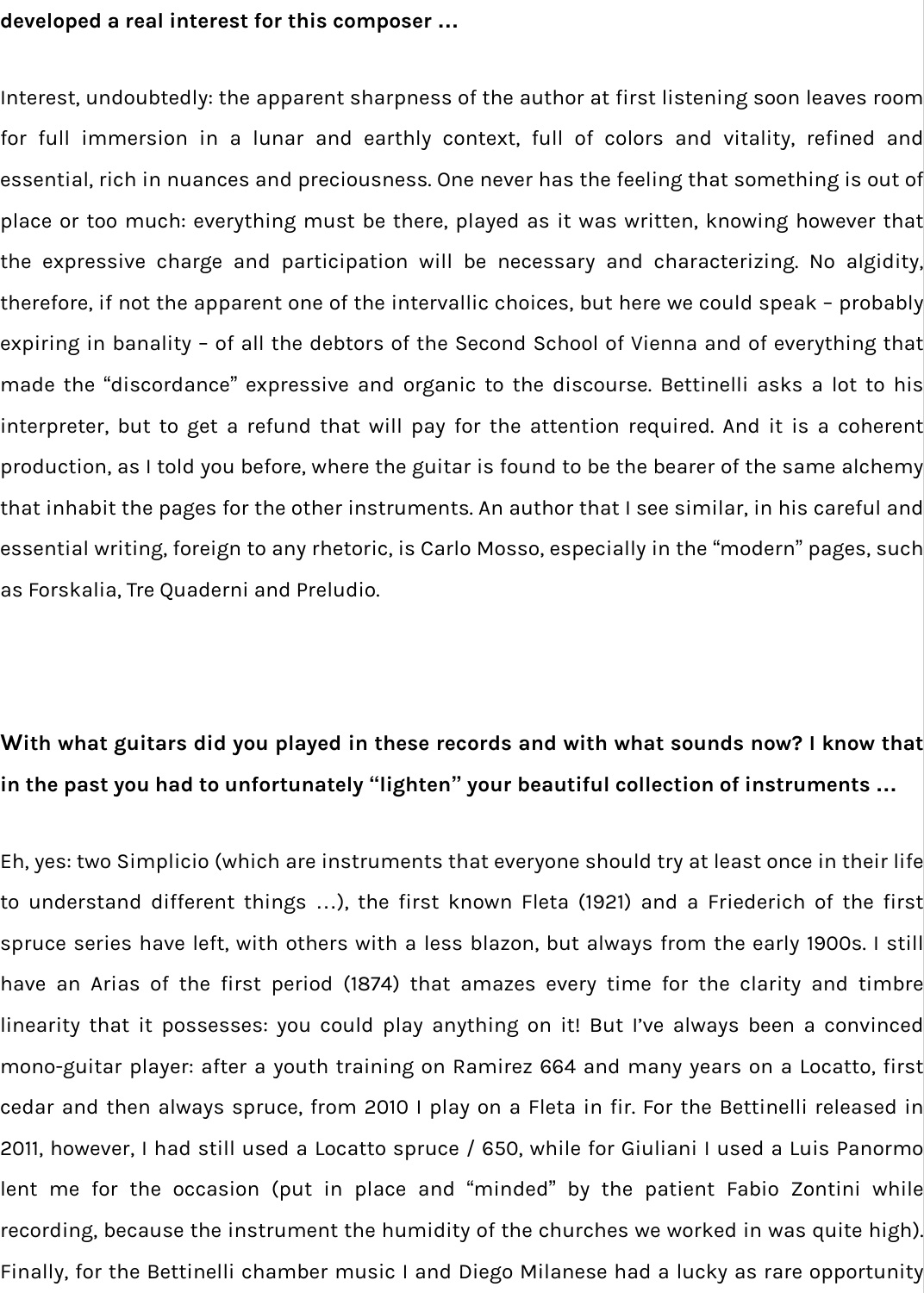to choose: play on two Fleta in spruce made in 2007 and 2010, or two Friederich in spruce (!) made in 1959 and 1961: for the greater malleability of the tone and of the vibrato we decided for the two French guitars. And so this was the instrument also adopted for the other three pieces. I recorded all the other later things with a Fleta.

**I was very impressed by your words, in the libretto of the CD dedicated to Giuliani:** *"The vocal part, on the contrary, contains embellishments that belong to a performance practice that by then was well-established in the performers' customary repertoire. The choice of varying the reprises tends to free these pieces from an excessive, rigid fidelity to the text and from the effort (albeit a justified one) of achieving an "objective" reading. This had determined, with time, the loss of a free, flexible interpretation, both in the listener's ear and in the taste and capability of the performers. Improvisation, in other words: in Giuliani's times the need to vary what had just been stated was still felt, although the seriousness and completeness of many authorial works severely limited the performer's contribution. So we decided, this way, to imagine that the generous Mauro Giuliani was indulging in some fanciful passages in order, once again, to astonish his devoted public."* **So I ask you what is the meaning of improvisation in your musical research? Your definition of "improvisation as a need to vary" reminds me a lot about Baroque music …**

I have never credited to myself, in any measure, improvisational skills, and this beyond any potential or experiments. If I allow myself the freedom to do it (let's talk about improvisation tout court, acontextual), I do it my way and with a language not related to jazz or rock because these are genres that I have not dealt with enough; and the same is true ablout ancient music, which however is closer to me. Since I was a kid I only dedicated myself to decoding and memorizing / playing pieces for classical guitar and this was a choice that led to limits, it's a direction. But, from music to songwriting, I heard so much and everything, provided it was qualitative: to tell you … I was still a teenager that sometimes I fell asleep with Pierrot Lunaire Schönberg or with Webern or something similar (or with the metronome at the minimum (but this is another matter, hahaha!) I was pretty weird, I know … but I assimilated (in the sense of acceptance and "resonance"), parallel to the others, extra-tonal languages rather soon. And,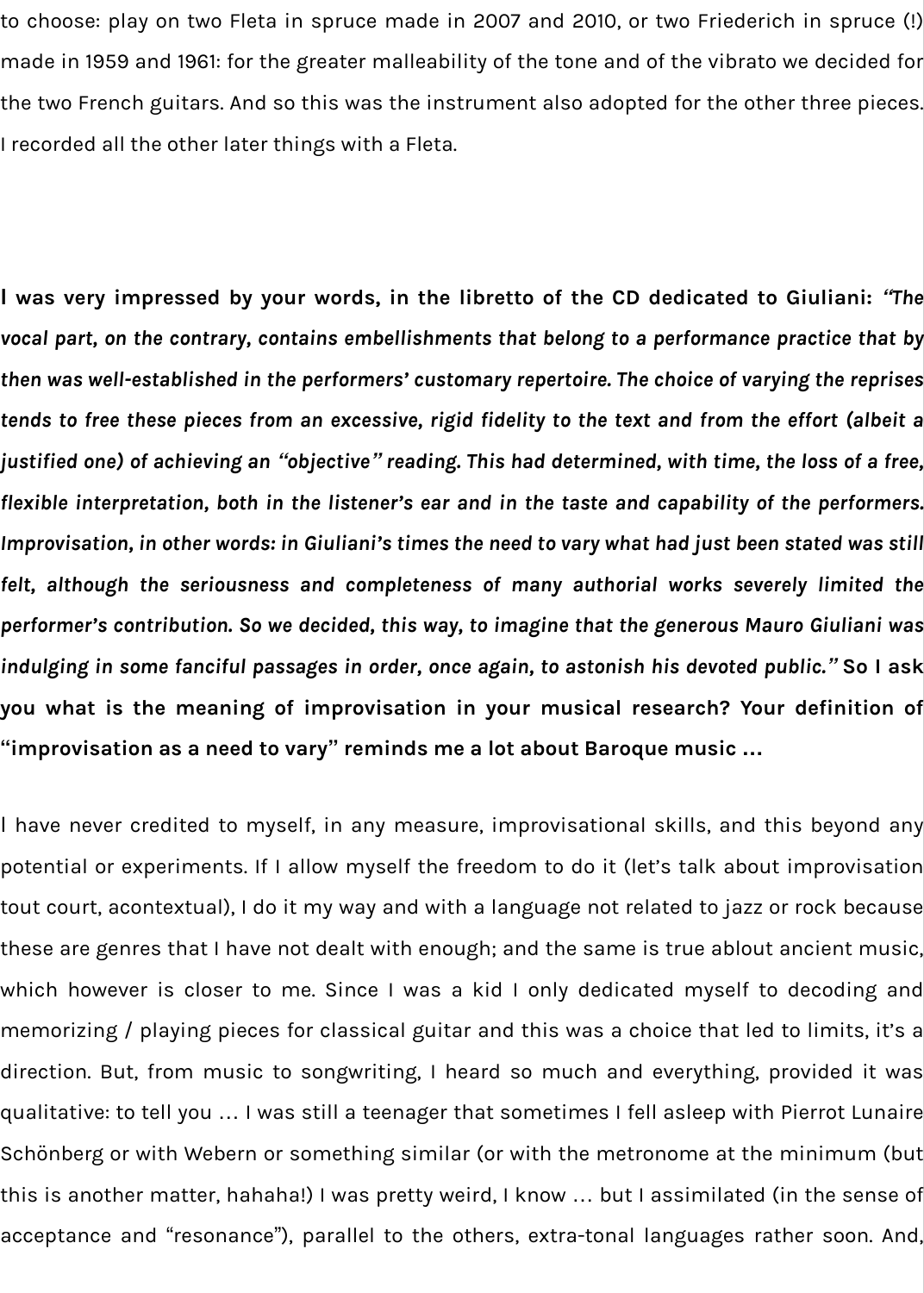about improvisation, I often attended more "educated" improvisers than classical musicians. Another thing, however, is the "improvisation concept", to hear a language and the variations that would be possible in it, remaining coherent and contextual. Coming to Giuliani, therefore, I assumed the total responsibility of achieving something that I had been thinking for a long time. And even Rossana Bertini, at times, has left space for this kind of approach, even though it is that of the belcanto field historically and technically much more accepted and consolidated. Above all in the solo pages I wrote down different versions with different variations and then, at the last, I decided to record this or that (sometimes even leaving me the option). I can't exclude that today some things could be changed, moved or deleted, but this is another matter. With the choice of recording variations, which I neither consider nor exemplary, nor necessarily shared, I wanted first of all to have fun (in the highest sense, of course), but in essence to open a path and launch a challenge: tonal improvisation (to understand each other, forcing this definition also towards the Renaissance-Baroque period) existed and was practiced; there are even roller recordings by pianists who perform classics with blatant variations: do we want to talk about it, study, extend the boundaries of our knowledge and the practice we use? Are we sure that Giuliani performed his pages leaving them totally unchanged over time? Not an improvised cadence? Not a surprise changeover? Not a new melody, maybe born there to amaze the bystanders? Perhaps, but … I would like to mention one more episode: at the beginning of the 80s I listened to Elisio Gualdi, who was already very old, pianist, composer and conductor of a serious training in Turin, who brought the Italian opera to China in the post-war period. That morning he had entertained all of us, before Christmas lunch, playing authors that I, a young man, placed on average between classicism and some romantic and sometimes twentieth century episodes. Before sitting down at the table I asked him in a low voice, a little embarrassed, what he had played and he, amused and with eyes full of spirit, told me that he had improvised everything, because he liked to wander among the stylistic reminiscences of the authors that he more loved (we talk about two and a half hours of music …). If we want to extend the concept of variation to the field of interpretation and timbre, it inhabits my musical thought in its slightest nuances: the pedestrian repetition is something I force and which I execute when necessary, with respect and conviction, but my instinct – every return is something that brings with it a difference, an accumulation or a loss of energy, a change of color (in a chromatic, almost synesthetic, sense).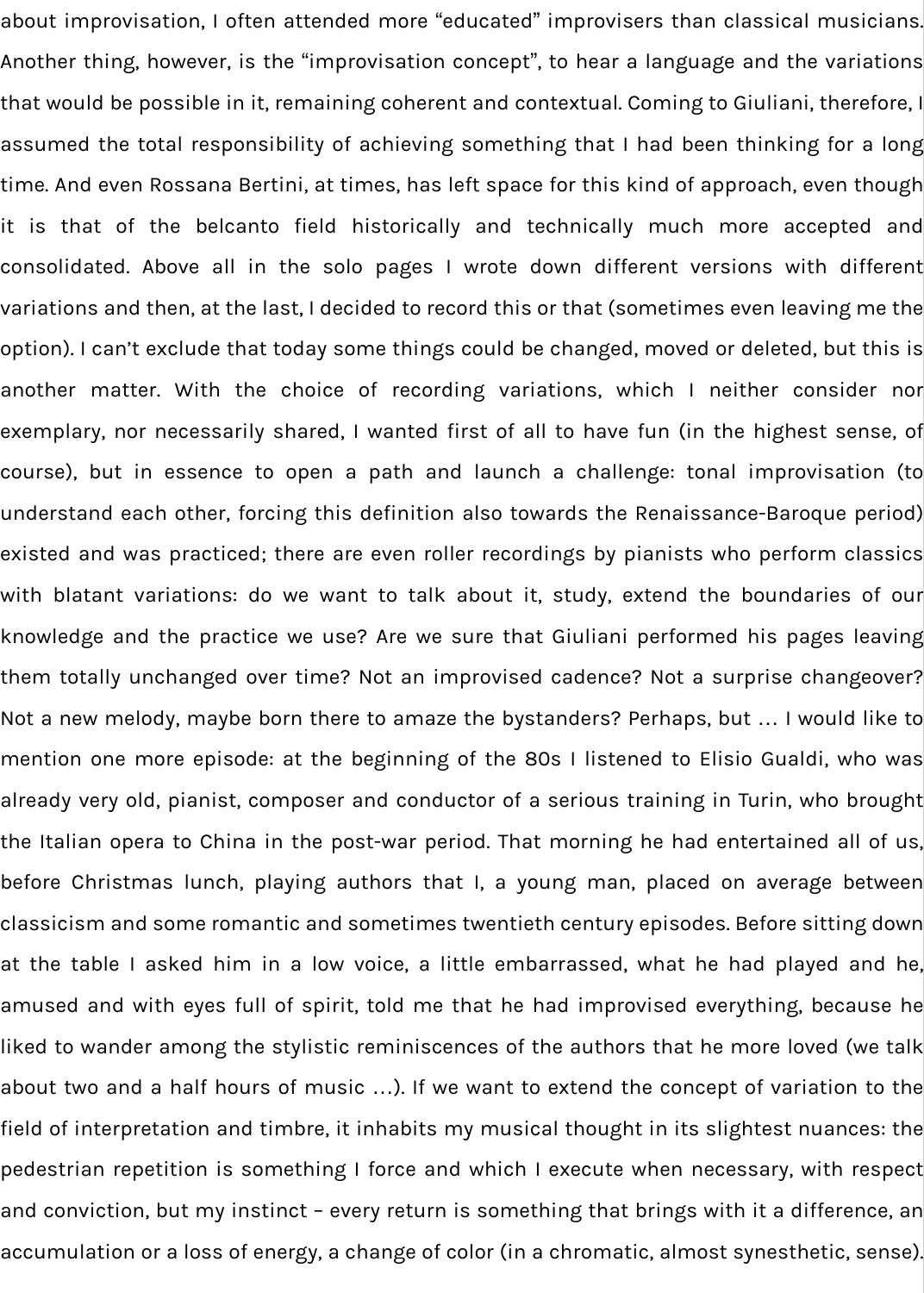But it would talk a lot abouth this…

### **What is the role of error in your musical vision?**

If you understand the executive error, I consider it both as the result of a study that has left perhaps some gap, which as an impertinent but human manifestation of mine (or others) limitations. You can study in depth, both technically and mentally and mnemonically, to avoid too obvious errors (including those of memorization, in fact), but the "svirgola", the "fried" note or other nice amenities of the poltergeist that accompanies us when we play , I am always lurking, maybe even just for tiredness, sweaty or cold hands. I think, that there are people with an enviable technical and mental, neuro-motor and emotional balance, like John Williams or a few others, but … not everyone has a control of this level. Of course there are errors and errors: all (audience and performers) we have become accustomed neurotically to the perfection of very rare performers or tons of inaudible record editing, and we tend to refer to it; but there are small shortcomings that, especially at a distance, count very little. Accepting with ever greater difficulty the imperfection (which is perhaps still different, precisely, from the error of the brand) has too much focus on the containing (the sound emitted) rather than on the content (interpretation and music), while the second may not necessarily be always affected by the first. It's a long and complex thought, perhaps it would take an epochal change. We could reread Benjamin and start this thing again … without leaving it, however. And we could talk about audio editing, of distinction between concert and recorded product, of "democracy" record, selection of artists, what the public is buying at that time, the awareness of real and false … It would be interesting, for five minutes , to be able to go back in time and listen to Giuliani, Kapsberger, Regondi or Bach, Buxtehude or Mozart to understand if the public is perceiving and accepting their eventual little défaillances with serenity and without judgment; probably, but it 's my presumption, we would find the people "kidnapped" by something else and, in any case, listening to excellences that surely are playing very well regardless. I, tendentially rather precise from when I was a boy, I maltolated the error (or, better, the the big error) at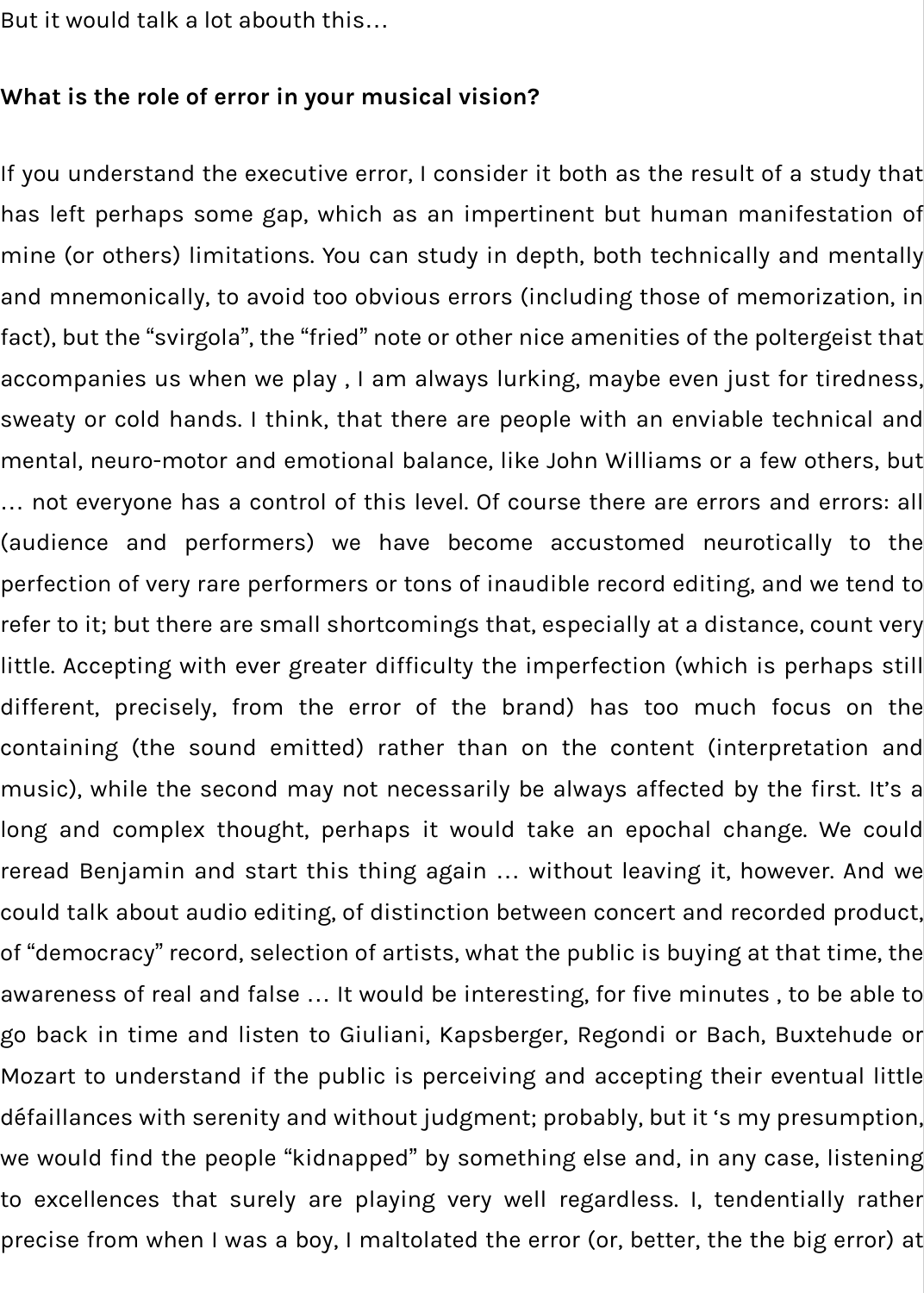first, understandably, for the sudden "nudity" that it generated in front of the audience; later, I did not particularly love it because it was unexpected and often silly, "disfiguring" the discourse, distracting me (above all) and the public. But over time I had to accept it as a somewhat unforeseeable traveling companion (and shit), but a child of my humanity, of the control possible at that moment; as, on the other hand, every emotional aspect facing the public, including functional and positive ones.

On the other hand, if we extend the concept of error to a wrong technical thing or to an interpretive approach, to the out-and-out vision of a composition, to an eccentric way of taking ourselves towards a commitment or a goal, well … it's an extraordinary opportunity to understand and understand each other: mistakes, all our mistakes, they tell us about us, right?

#### **I agree with you. What are your next projects? What are you working on?**

Currently I would have two projects underway: a master of romances for voice and guitar (already recorded, but waiting to finish the post-production) and an extensive project concerning electronics, on which I would prefer not to go into details as it's being developed by almost two years and it's expected that it will take several months to get to the end. It's a very challenging idea that is detached, by extension and typology, from everything I have found so far in the guitar discography. In the meantime I am following with interest the work of a friend guitarist dedicated to my solo guitar music.

**Last question really, .. a few years ago I read a nice book by Bill Milkowski entitled "Rockers, Jazzbos and Visionaries". At one point Carlos Santana replied that: "Some people have talent, some people have vision" … after all these years spent playing, always looking for new boundaries and to widen the precedents … what is your vision?**

Vision is fundamental, but must be accompanied by a talent and a preparation that is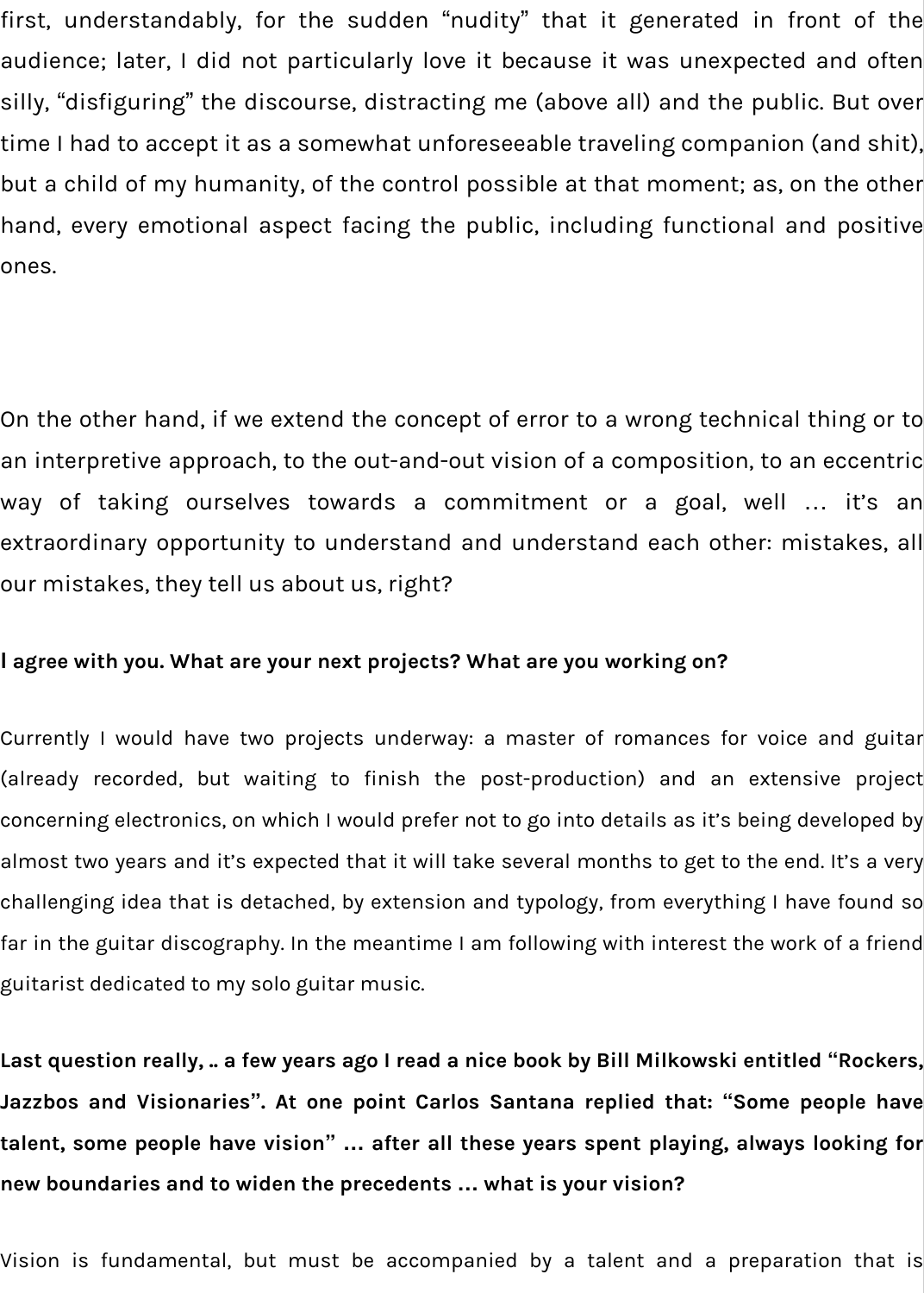#### **FOLLOW BLOG VIA EMAIL**

Enter your email address to follow this blog and receive notifications of new posts by email.

Join 2,477 other followers

Enter your email address

FOLLOW

Search …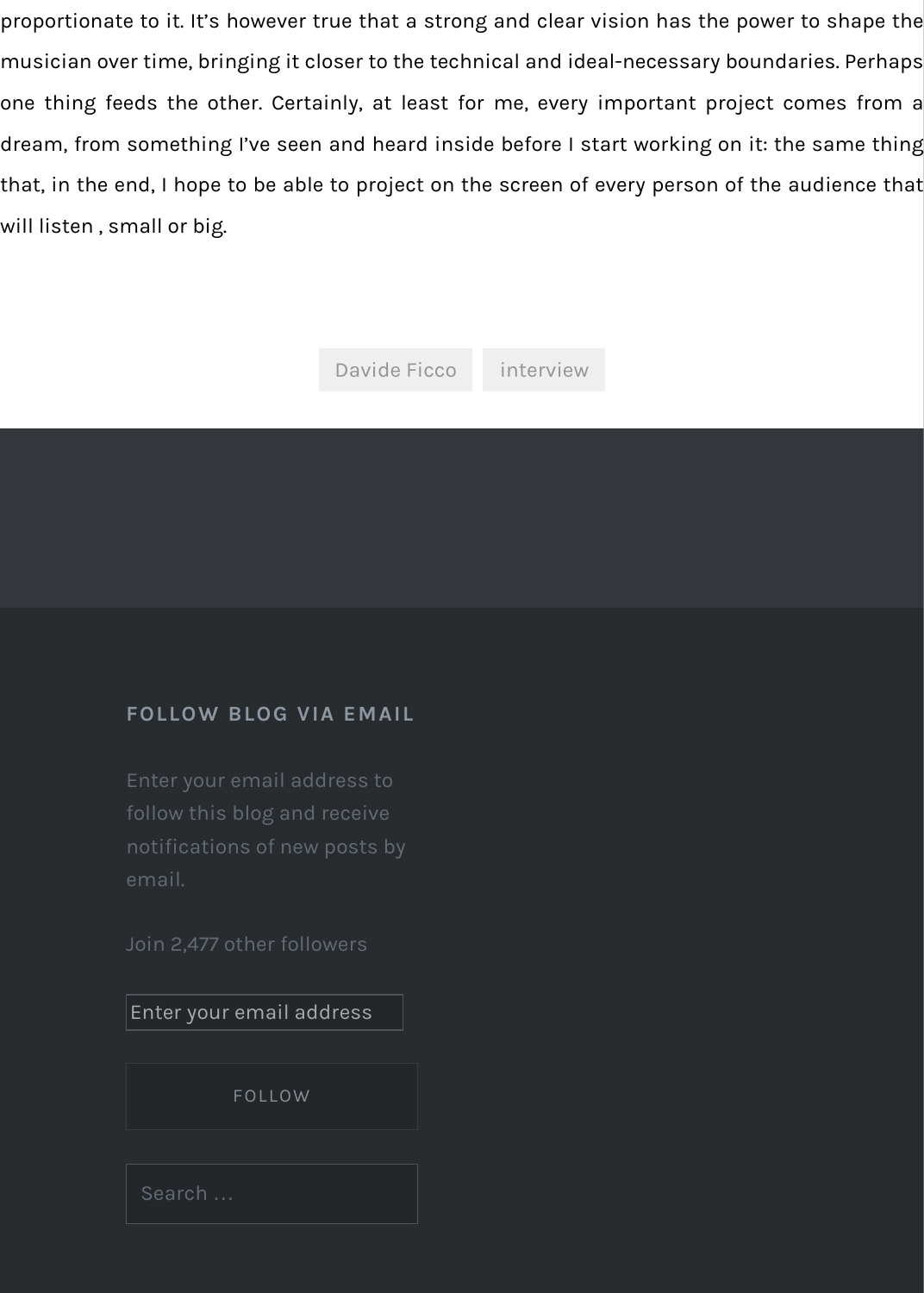Chamber Music – Piano Trio / Improvvisazione / 2 Movimenti (Trio Bettinelli, Perugini, Pianezzola, Custer, [Dusio, Ficco\), Naxos, 2018 su](https://neuguitars.com/2018/09/02/interview-with-davide-ficco-september-2018-on-neuguitars-blog/) #neuguitars #blog

#Review of BETTINELLI, B .: Chamber Music – Piano Trio / [Improvisation / 2 Movements](https://neuguitars.com/2018/09/01/recensione-di-bettinelli-b-chamber-music-piano-trio-improvvisazione-2-movimenti-trio-bettinelli-perugini-pianezzola-custer-dusio-ficco-naxos-2018-su-neuguitars-blog/) (Trio Bettinelli, Perugini,

Pianezzola, Custer, Dusio, **RECENT COMMENTS**



Ficco), Naxos, 2018 on  $\equiv$  uitars #blog Andrea Aguzzi on Seiichi Yamamoto

#Recensione di Bruno 2013 東京 #vide…



 $\mathcal{L}^{\ell}$  alli Complete Works for 2013 di Davier i fron Naxos, Udo Matthias on Seiichi Yamamoto



<mark>2011 su</mark> #Newguitars<sub>y#blog</sub>

Jim O'Rourke in concert #Interview with [Andrea Dieci \(](http://neuguitar.wordpress.com/)…



[2015/0](http://neuguitar.wordpress.com/)8/04 on #neuguitars Udo Matthias on

[#Review of Bartók](https://neuguitars.com/2018/08/28/seiichi-yamamoto-2013-%e6%9d%b1%e4%ba%ac-video-on-neuguitars-blog/comment-page-1/#comment-3693)

[Electrified](http://afrigalblog.wordpress.com/)…



Neil on David [Fiuczynski #playlist](https://neuguitars.com/2018/08/30/recensione-di-bruno-bettinelli-complete-works-for-guitar-di-davide-ficco-naxos-2011-su-neuguitars-blog/) [on](http://none/)…

**[ARCHIVES](https://neuguitars.com/2018/08/29/jim-orourke-in-concert-2015-08-04-on-neuguitars-blog/)**

[Septem](http://afrigalblog.wordpress.com/)[ber 2018](https://neuguitars.com/2018/08/09/review-of-bartok-electrified-by-parniczky-quartet-bmc-2018-on-neuguitars-blog/comment-page-1/#comment-3628)

August [2018](https://neuguitars.com/2018/07/31/david-fiuczynski-playlist-on-neuguitars-blog/comment-page-1/#comment-3559)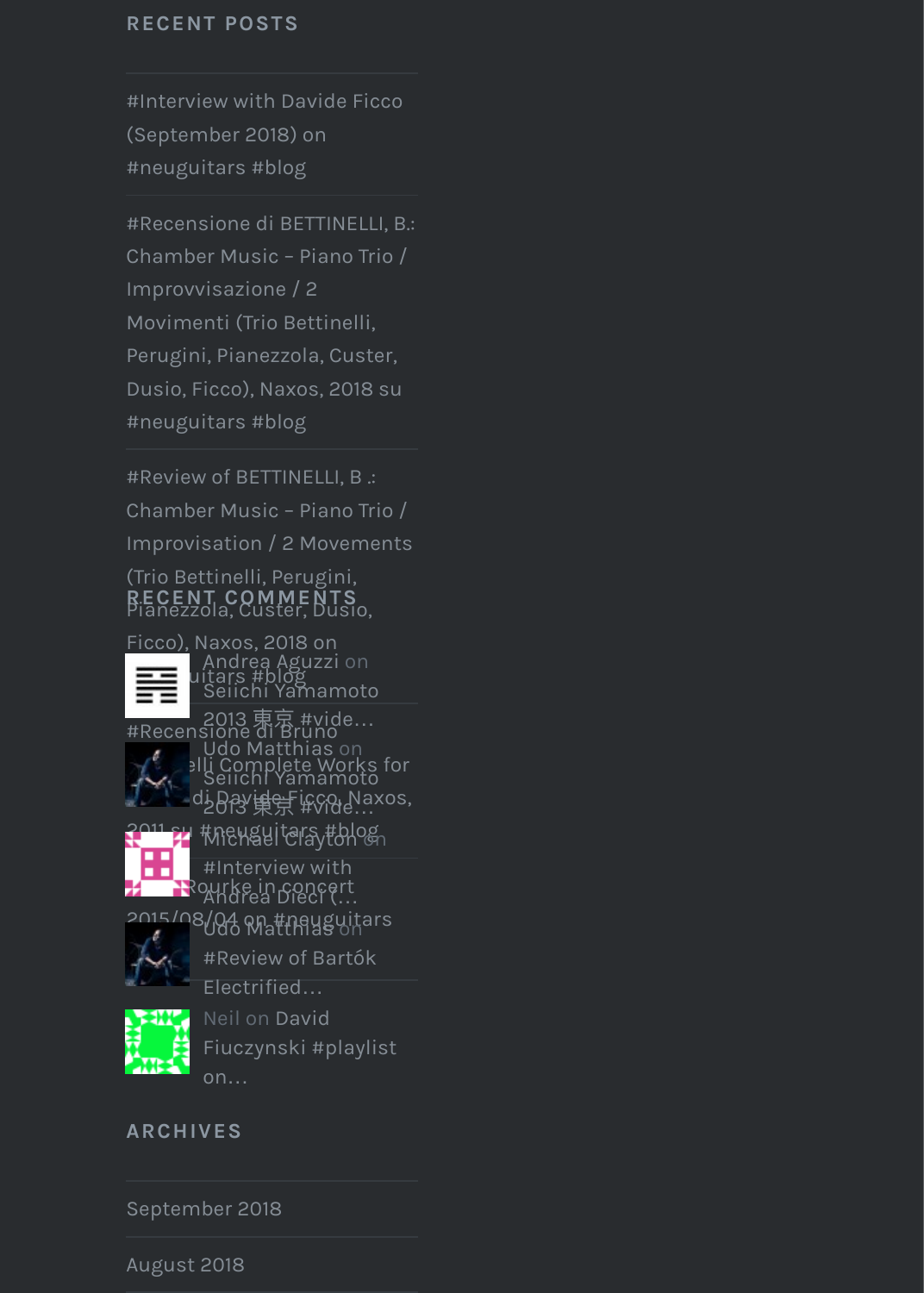[March 20](https://neuguitars.com/2018/07/)18

[February 2](https://neuguitars.com/2018/06/)018

[January 2](https://neuguitars.com/2018/05/)018

[December](https://neuguitars.com/2018/04/) 2017

[November 2](https://neuguitars.com/2018/03/)017

[October 2017](https://neuguitars.com/2018/02/)

[September 20](https://neuguitars.com/2018/01/)17

[August 2017](https://neuguitars.com/2017/12/)

[July 2017](https://neuguitars.com/2017/11/)

[June 2017](https://neuguitars.com/2017/10/)

[May 2017](https://neuguitars.com/2017/09/)

[April 2017](https://neuguitars.com/2017/08/)

[March 20](https://neuguitars.com/2017/07/)17

[February 2](https://neuguitars.com/2017/06/)017

[January 2](https://neuguitars.com/2017/05/)017

[December](https://neuguitars.com/2017/04/) 2016

[November 2](https://neuguitars.com/2017/03/)016

[October 2016](https://neuguitars.com/2017/02/)

[September 2](https://neuguitars.com/2017/01/)016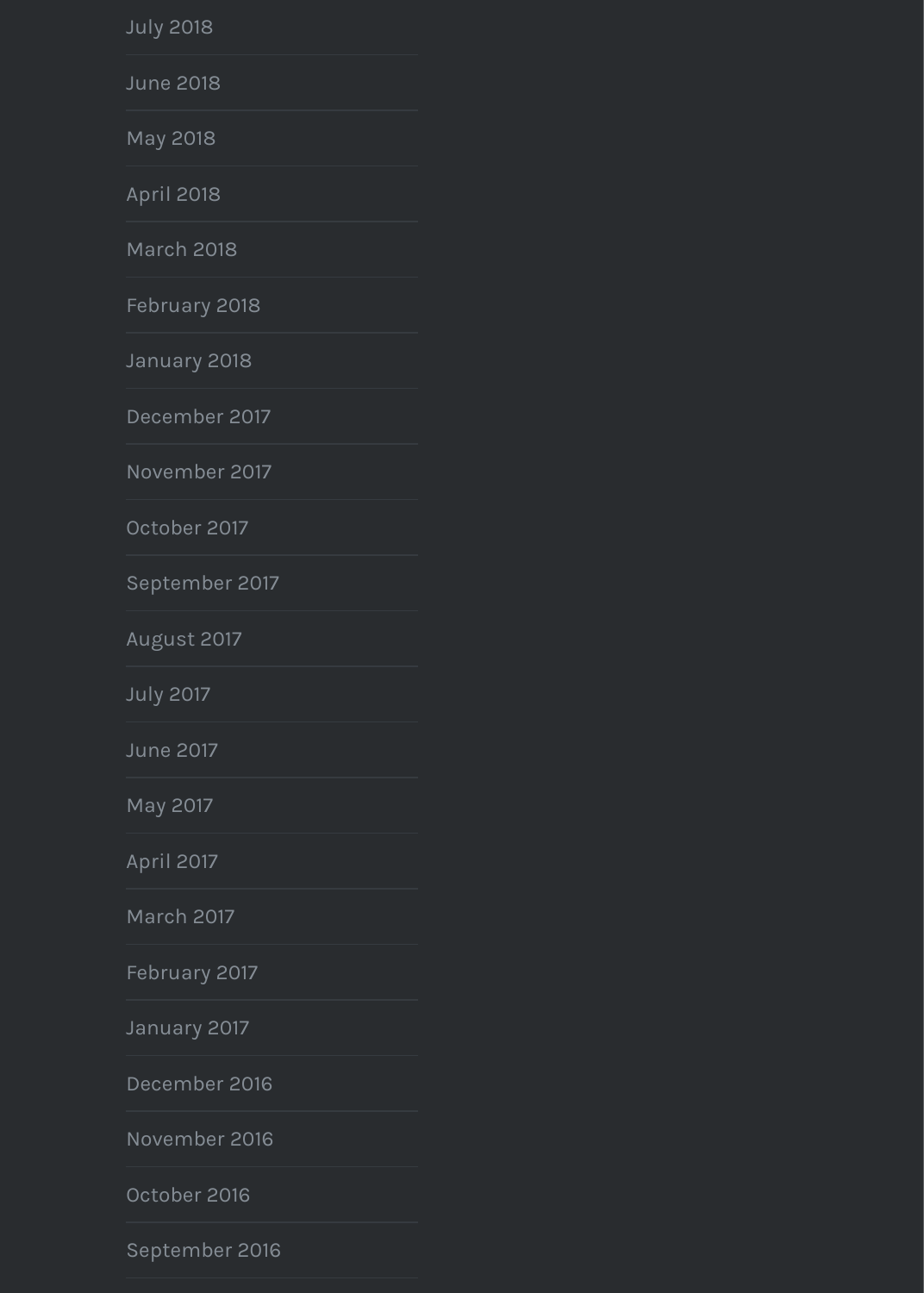| April 2016 |  |
|------------|--|
|------------|--|

[March 20](https://neuguitars.com/2016/07/)16

[October 20](https://neuguitars.com/2016/06/)15

[Septembe](https://neuguitars.com/2016/05/)r 2015

[October 20](https://neuguitars.com/2016/04/)14

#### **[CATEGORI](https://neuguitars.com/2016/03/)ES**

[2015](https://neuguitars.com/2015/10/)

[2016](https://neuguitars.com/2015/09/)

[2017](https://neuguitars.com/2014/10/)

2xHD

[Adam](https://neuguitars.com/category/2015/) Rudolph

[Adolf](https://neuguitars.com/category/2016/)o La Volpe

[Adria](https://neuguitars.com/category/2017/)n Belew

Adrian Utley's Guitar

[Orche](https://neuguitars.com/category/2xhd/)stra

[Agustín Castilla](https://neuguitars.com/category/adam-rudolph/)-Ávila

[Akira Miyoshi](https://neuguitars.com/category/adolfo-la-volpe/)

[Albany Record](https://neuguitars.com/category/adrian-belew/)s

[Alberto Girardi](https://neuguitars.com/category/adrian-utleys-guitar-orchestra/)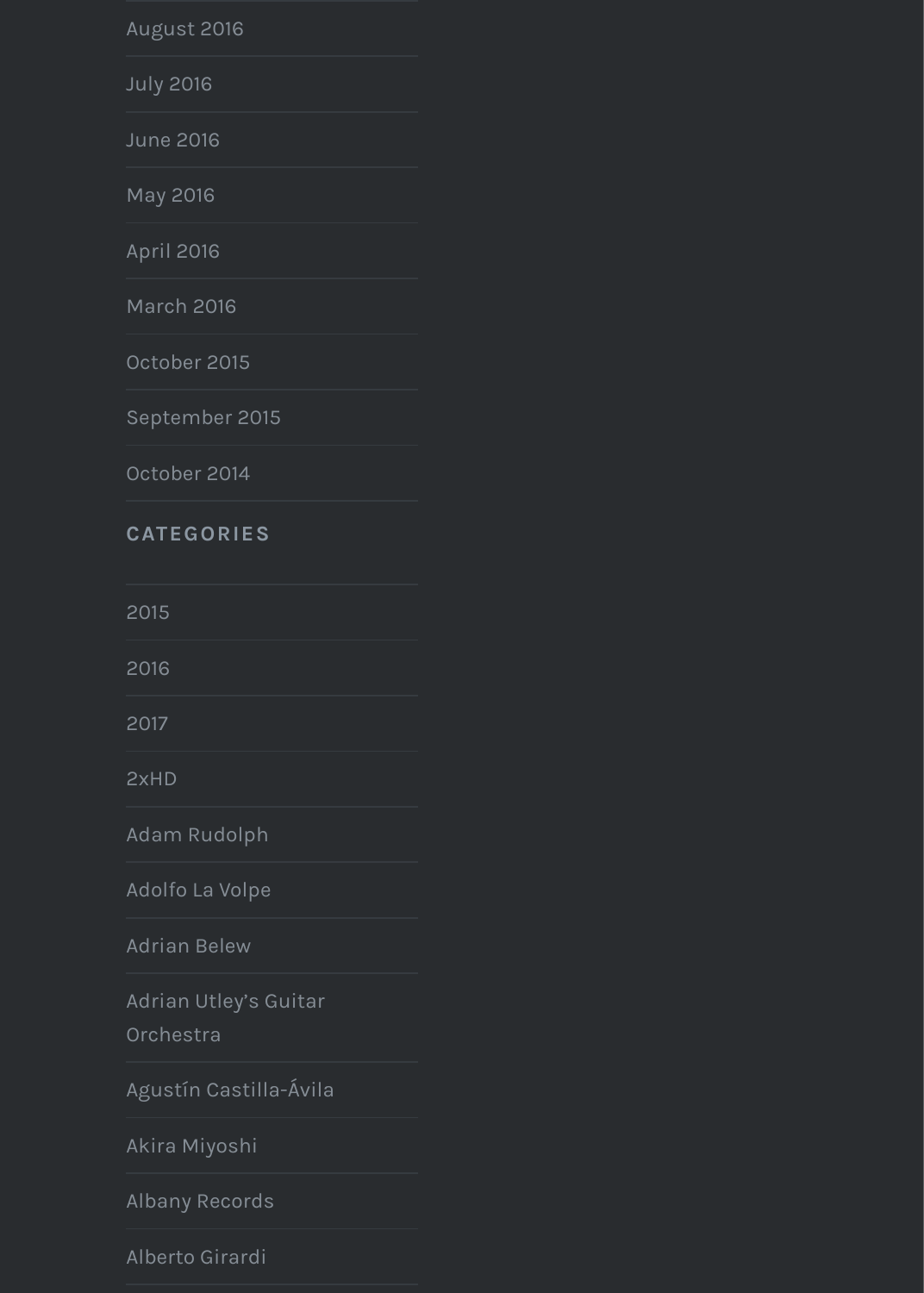Aluuulu uuvugu

Alessandro Blanco

Alessandro Notari

Alexandre Ethier

Alexandre Lagoya

Allan Holdsworth

Almendra Music

Alvaro Company

Alvaro Henrique

**Alvin Lucier** 

Alvise Seggi

Amadeus Paragon

Ambiances Magnétiques

Amelie Berson

Amirani Records

András Párniczky

André Fischer

Andrea Aguzzi

Andrea Bolzoni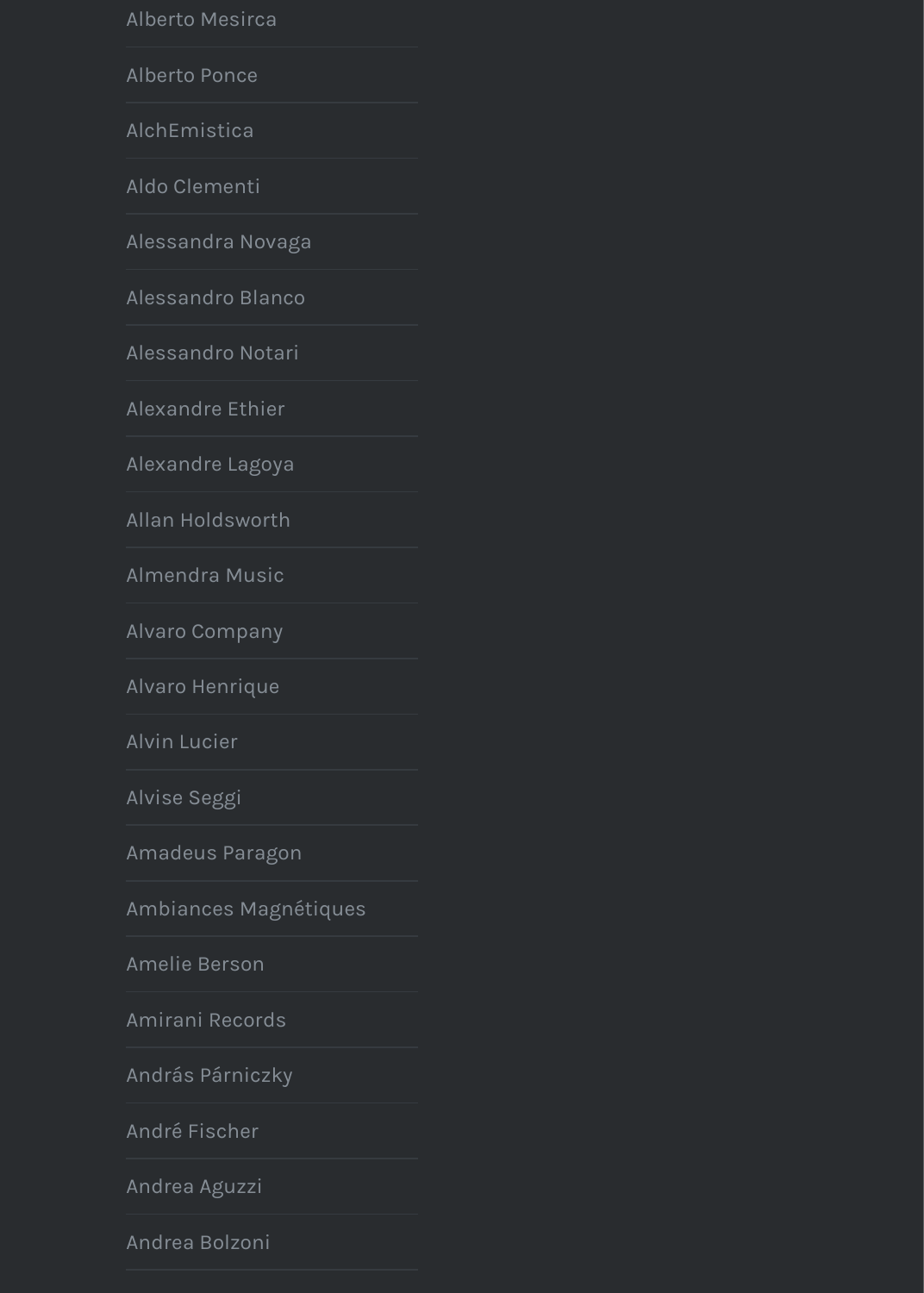Andrey Lebedev

AnMa production

Anoushka Shankar

Antigoni Goni

Antonio De Torres

Antonio Rugolo

Ariel Elijovich

Arion

Arnaldo Volani

Arnold Schoenberg

Arspublica

Arturo Tallini

Astor Piazzolla

Athenaeum Guitar Trio

**ATMA Classique** 

Auand

**AUM Fidelity** 

Auvidis/Naive

Ava Mendoza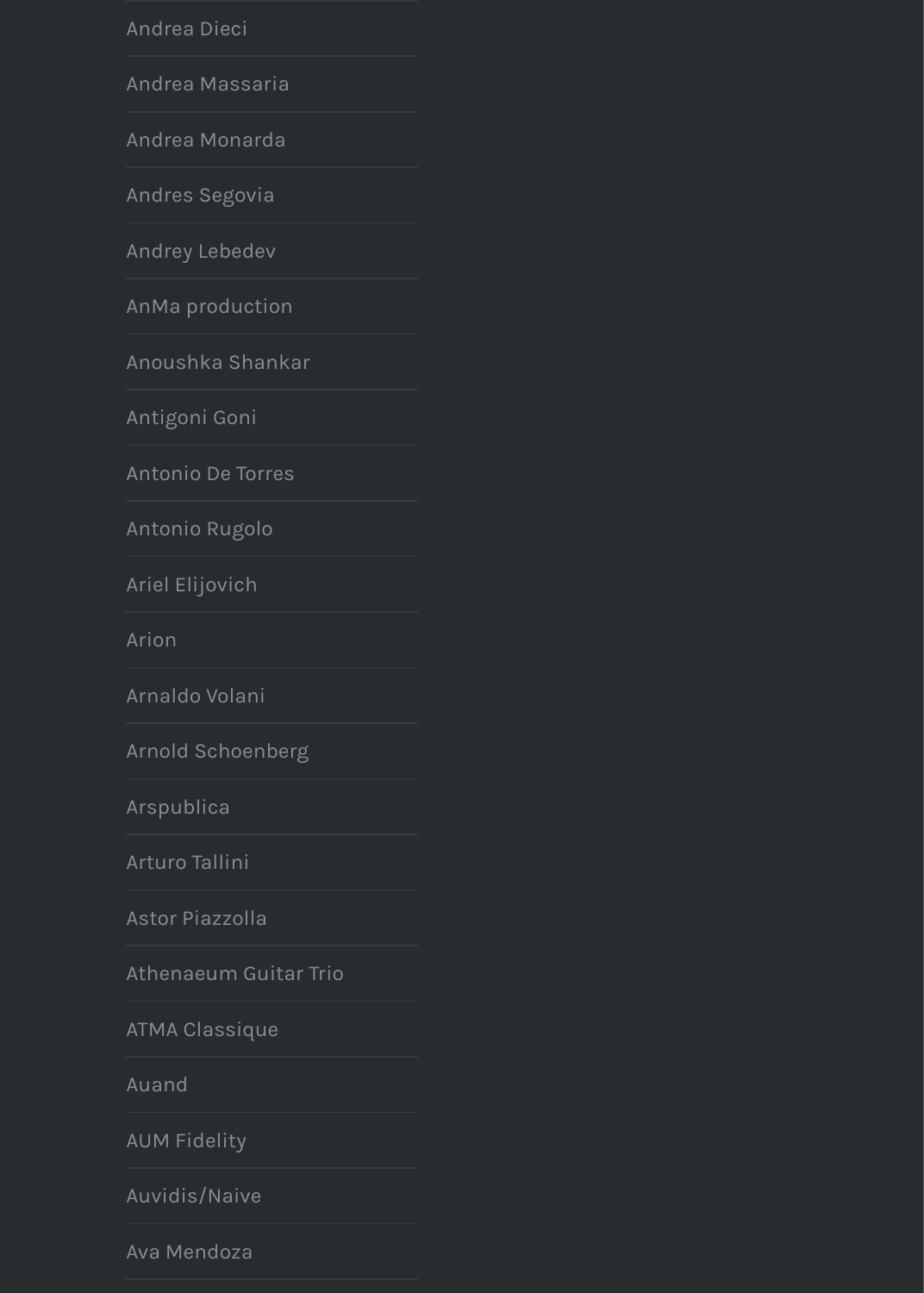Baden Powell

**Bandcamp** 

**Barry Seroff** 

**Béla Fleck** 

Benjamin Britten

**Bern Nix** 

Bertrand Chavarría-Aldrete

Biennale di Venezia

**Bill Frisell** 

**Bill Nace** 

Bis Northern Lighs

**BMC** 

**Body Meta** 

Body/Head

**Bola Sete** 

**Bolt Records** 

**Book** 

**BookofHeads** 

**BORGUITAR FESTIVAL**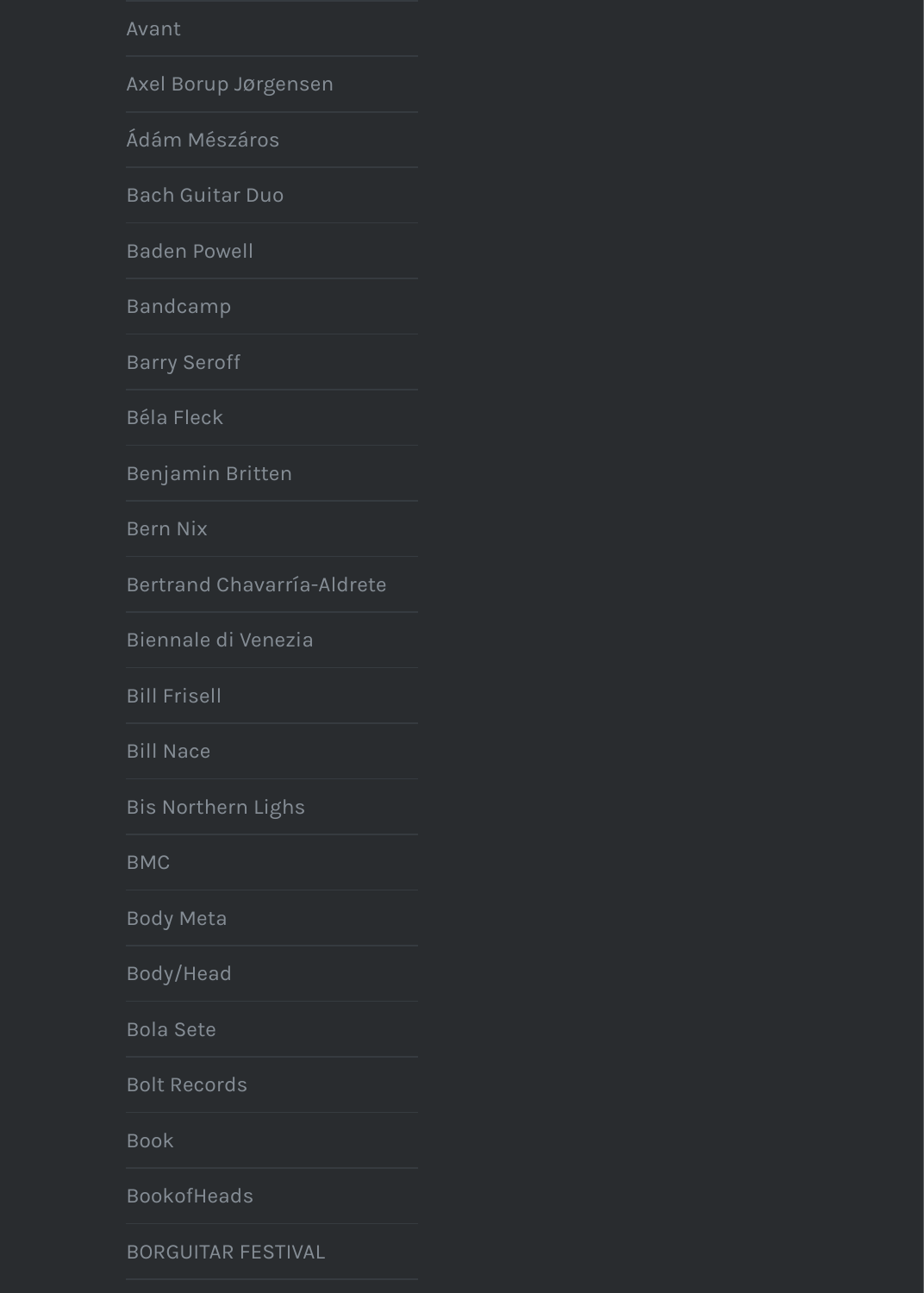Bruno Bettinelli

**Bruno Giuffredi** 

**Bruno Maderna** 

**Bubblemath** 

**Buck Curran** 

**Buon Natale** 

C.O.D. Trio

**Cameron Mizell** 

**Candyrat Record** 

**Capitol Records** 

Carl Maria von Weber

Carlito's Porno Trio

**Carlo Bonell** 

Carlo Mattiuzzo

Carlo Siega

**Carlos Bonell** 

**Caroline Delume** 

Catalytic Sound

 $CD$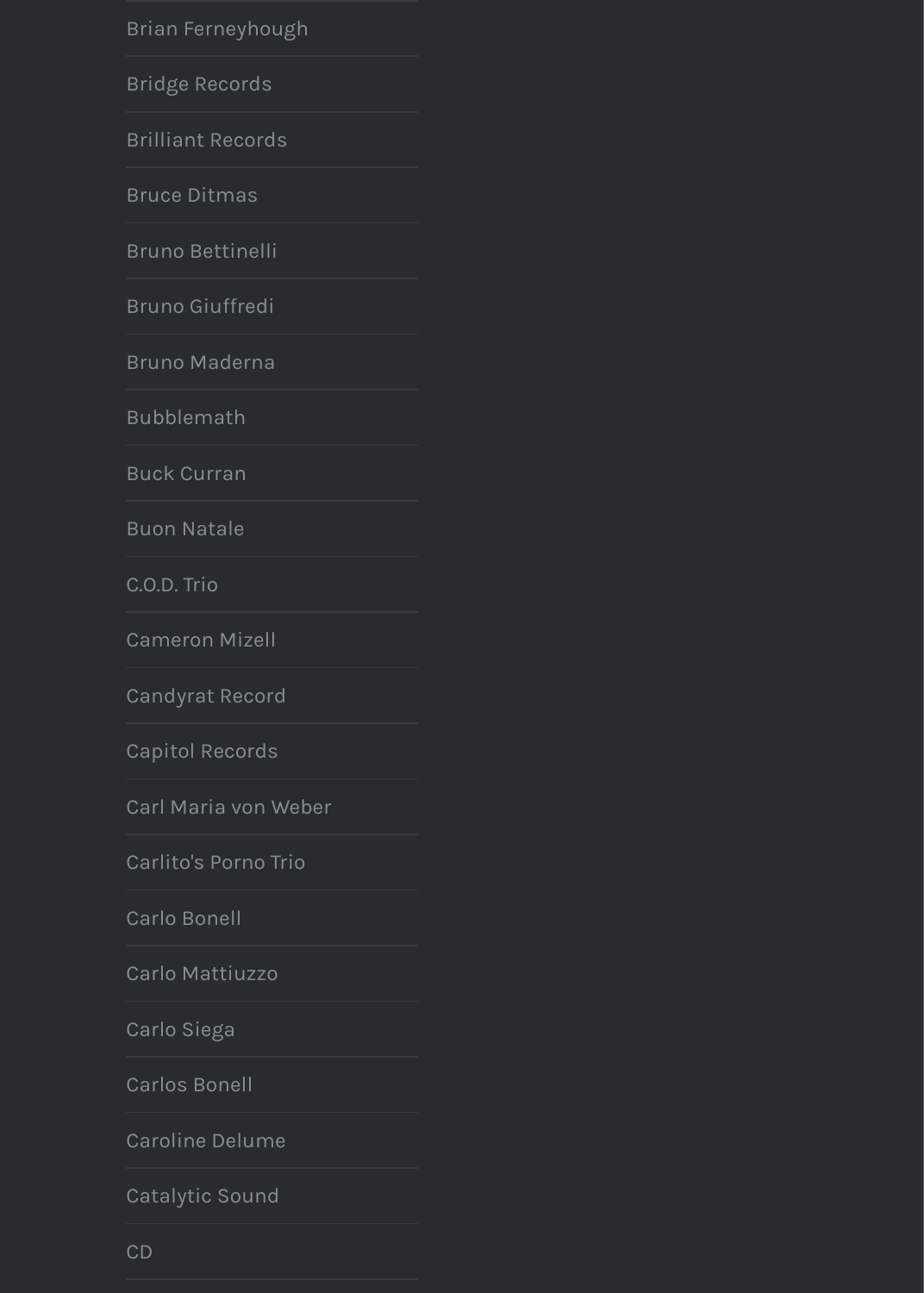[Chiara Asquini](https://neuguitars.com/category/centaur-records/)

[Chicago Und](https://neuguitars.com/category/chad-taylor/)erground Duo

[Chitarra Clas](https://neuguitars.com/category/charlie-byrd/)sica Italia

[chitarra di ca](https://neuguitars.com/category/charlie-rauh/)rtone

[Christoph Funa](https://neuguitars.com/category/chiara-asquini/)bashi

[Christy Doran](https://neuguitars.com/category/chicago-underground-duo/)

[Cinzia Milani](https://neuguitars.com/category/chitarra-classica-italia/)

[Claudio Maccari](https://neuguitars.com/category/chitarra-di-cartone/)

[Claudio Quartarone](https://neuguitars.com/category/christoph-funabashi/)

[Clean Feed Re](https://neuguitars.com/category/christy-doran/)cords

[Cold Blue Mu](https://neuguitars.com/category/cinzia-milani/)sic

[composer](https://neuguitars.com/category/claudio-maccari/)

[Concert](https://neuguitars.com/category/claudio-quartarone/)

CONCORSO GIOVANI

[CHITARRISTI](https://neuguitars.com/category/clean-feed-records/) "ADA NAIO"

[Consider The Sou](https://neuguitars.com/category/cold-blue-music/)rce

[Consuelo G](https://neuguitars.com/category/composer/)iulianelli

[Contras](https://neuguitars.com/category/concert/)tes Records

[Corona Guitar Kvartet](https://neuguitars.com/category/concorso-giovani-chitarristi-ada-naio/)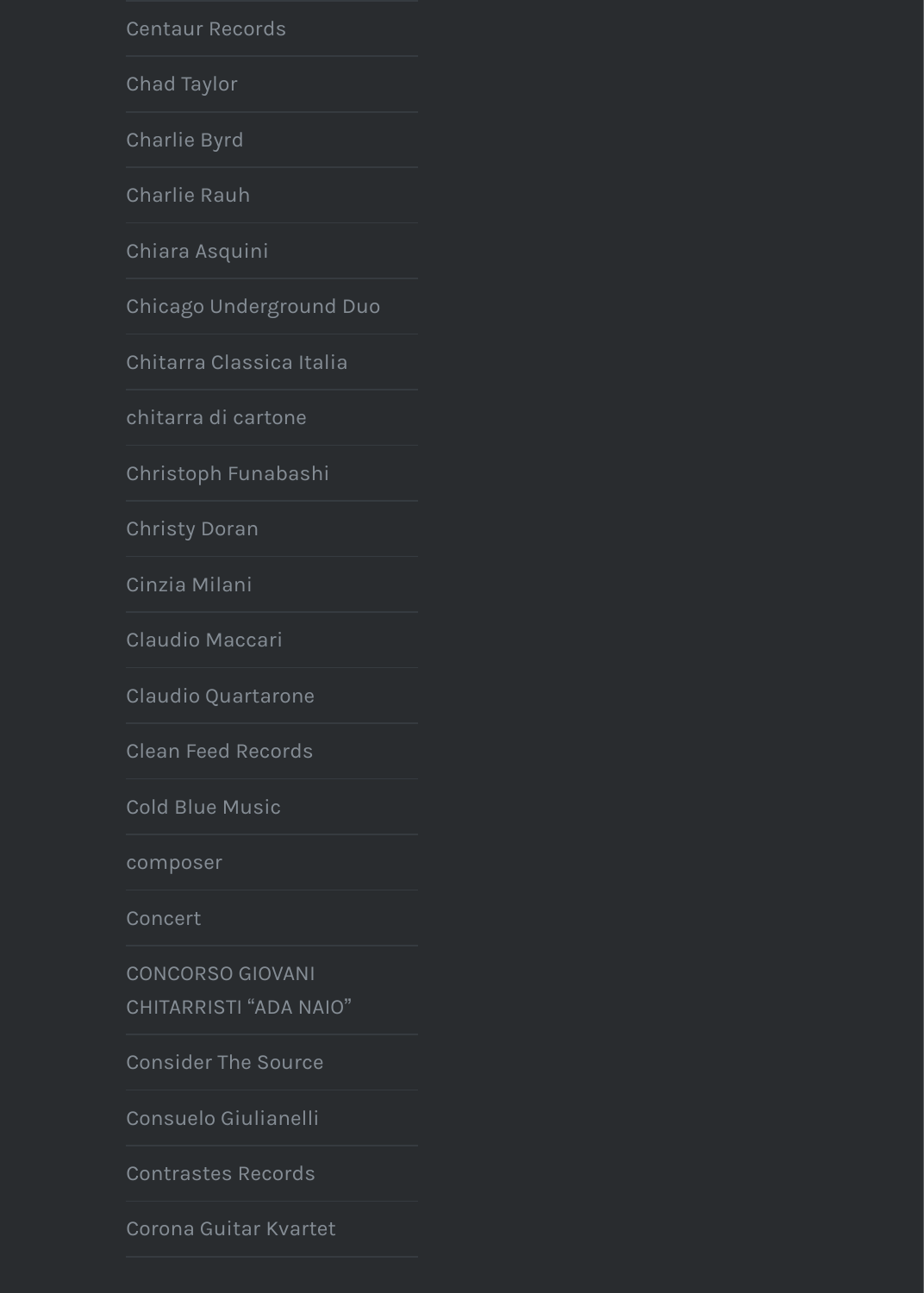Cristobal Halffter

Cuarteto Mexicano de

Guitarras

**Cuneiform Records** 

**D'Autres Cordes** 

Dai Fujikura

Dan Lippel

Daniel Lippel

Daniel Seminara

Dario Giardi

David Fiuczynski

David Hansson

David Linaburg

David Starobin

David Torn

Davide Di lenno

Davide Ficco

**DésAccordes** 

**Delos Productions**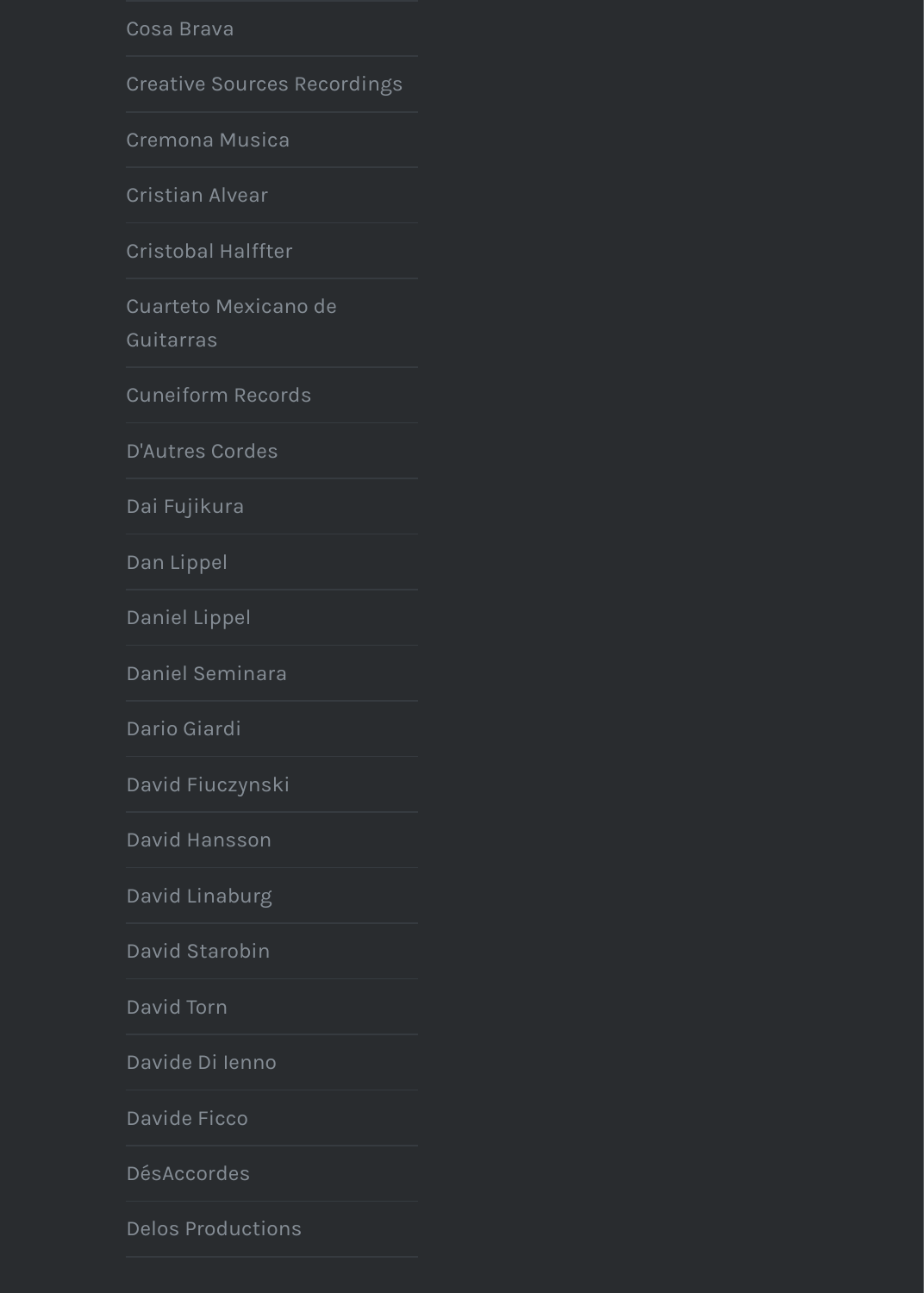Didier Aschour

Diego Castro Magas

DiFondo

Diletta Bibbò

**DIVERTIMENTO ENSEMBLE** 

DJ Ninj

documentary

Donatello Pisanello

Donato D'Antonio

Dora Filippone

dotGuitar

DoubtMusic

Duo Ad Libitum

Duo Eutonos

Duo Resonances

DuoBlancoSinacori

**ECM** 

Ed. Espacio

Edizioni Musicali Borgatti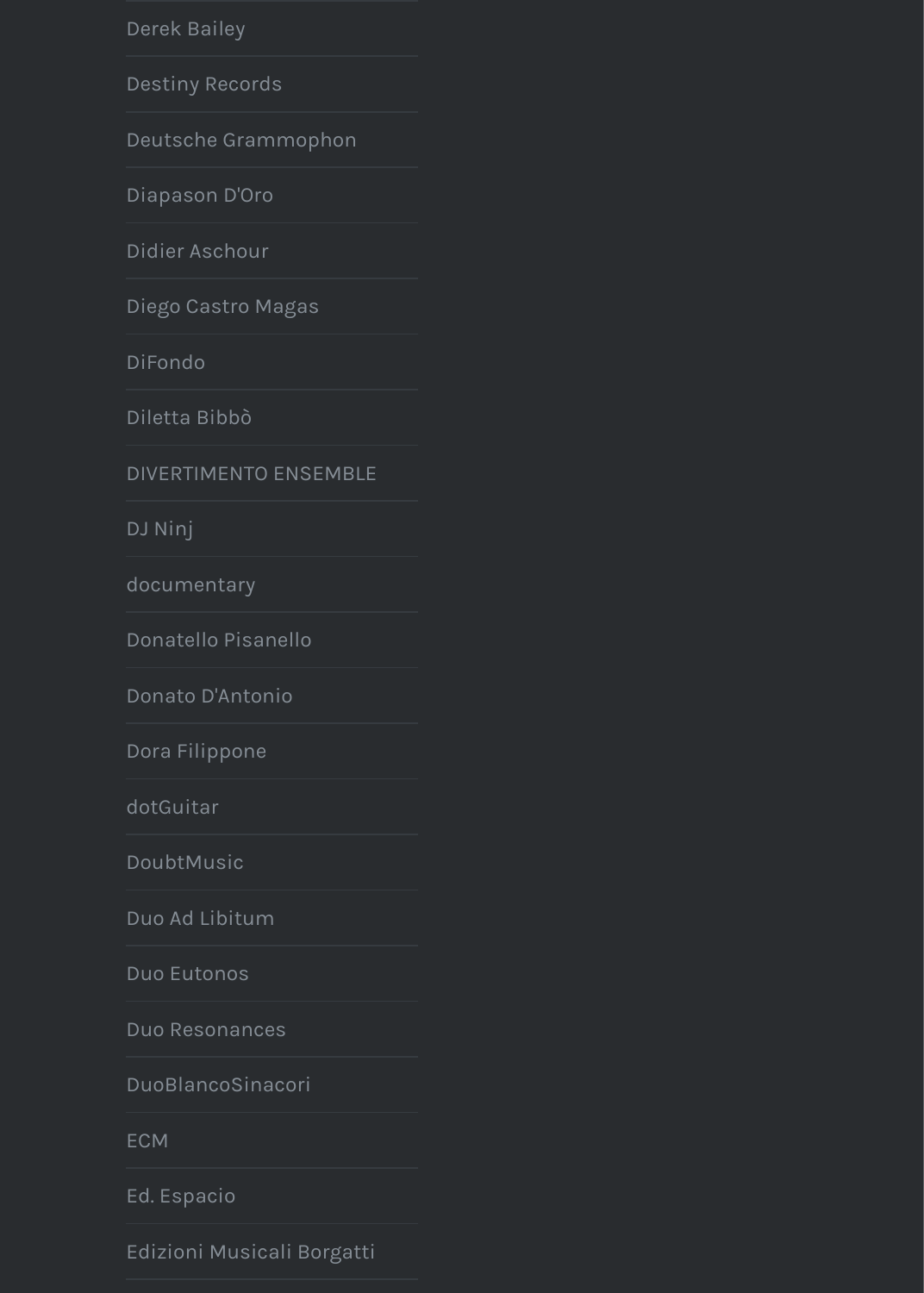Elia Casu

**Eliot Fisk** 

Elisa La Marca

**Elliot Simpson** 

**Elliott Carter** 

**Elliott Sharp** 

**ELLO** 

**EMA Vinci Records** 

Emanuele Forni

Emanuele Segre

**EMI** 

Enea Leone

Enja

**Ennio Morricone** 

Enrico Bettinello

**Enrico Merlin** 

Ensemble Dedalus

Ensemble Phoenix Basel

entrevista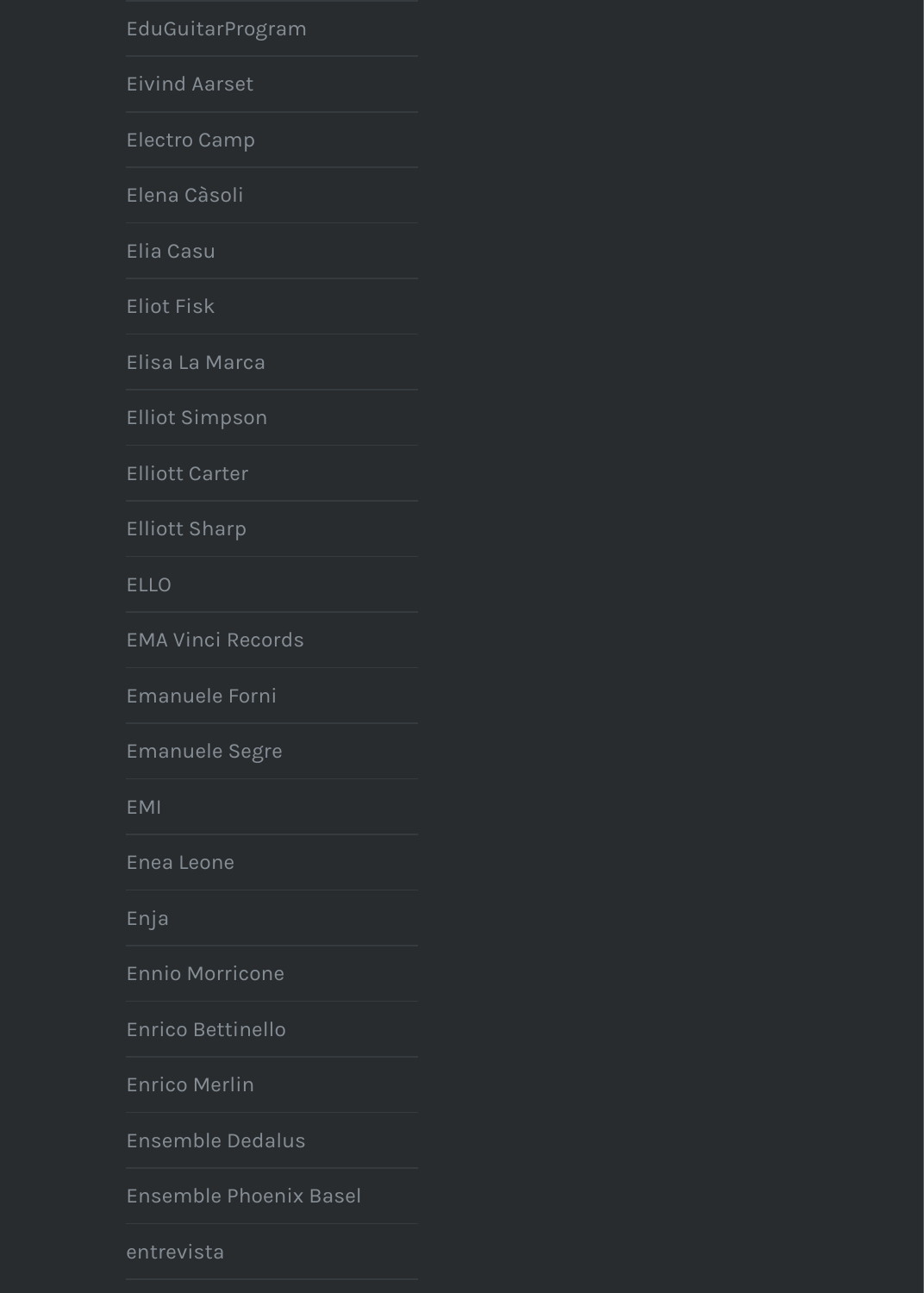Eugene Chadbourne

Eugenio Becherucci

Eva Beneke

Fabiano Borges

Fabio Perciballi

Fabrizio Piepoli

Faredollars music

Fausto Romitelli

Federico Mompou

Fennesz

**Fernando Perez** 

Festival Corde d'Autunno

Firehouse 12

Fiuggi Guitar Festival

Florindo Baldissera

Fondazione Cini

Forestare

**FORUM Gitarre WIEN** 

Foto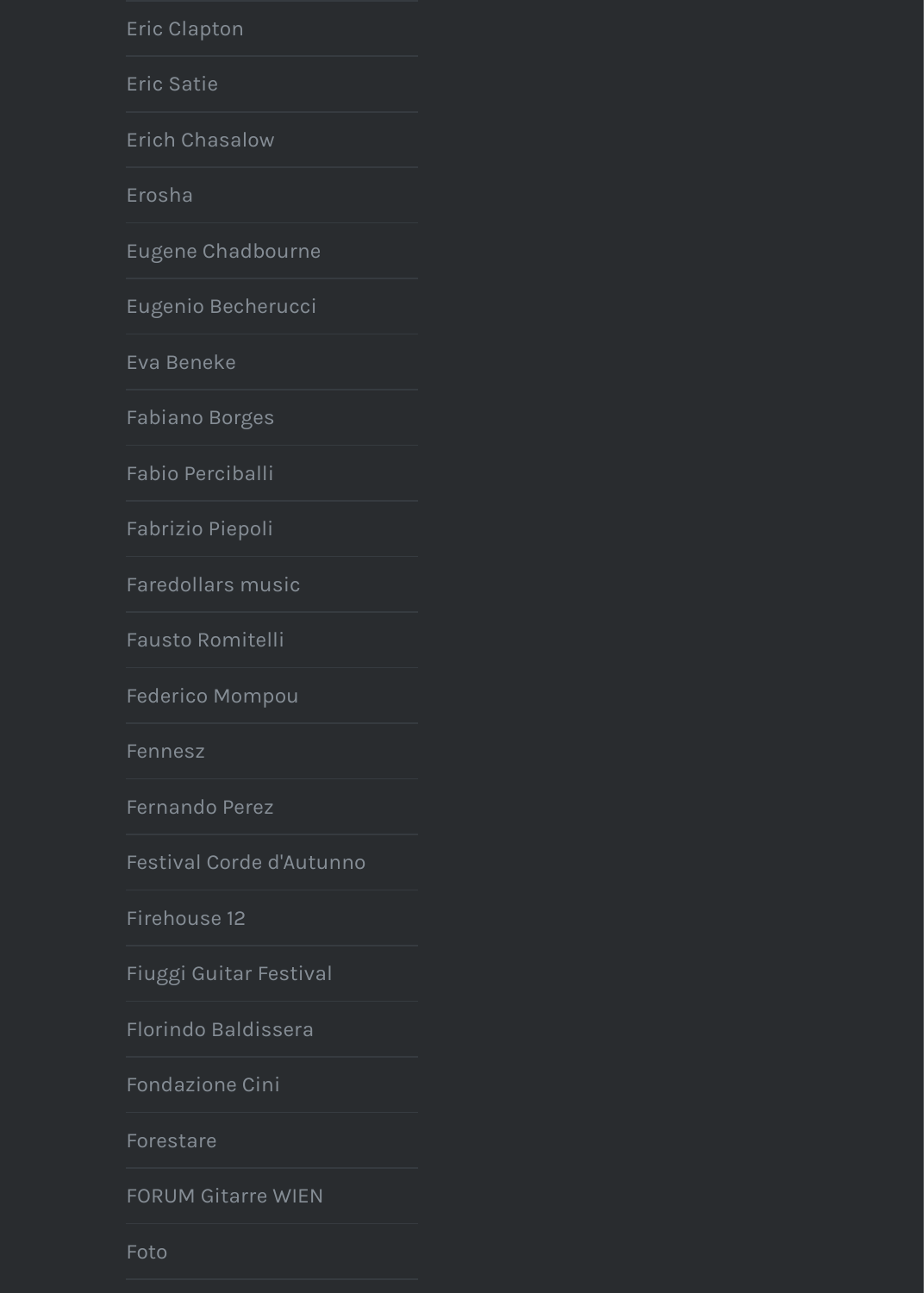Francesco Morittu

Francesco Silvestro

Francisco Luque

Francisco Villegas

Franck Vigroux

Frank Zappa

Franz Halàsz

Frédérique Luzy

**Fred Frith** 

Frederic Zigante

fretless

fretless guitar

**FUNDACIO' ACA** 

Futurism

**Gabriel Estarellas** 

Gabriele Guglielmi

Gabriele Orsi

Gaia Mattiuzzi

Ganesh Del Vescovo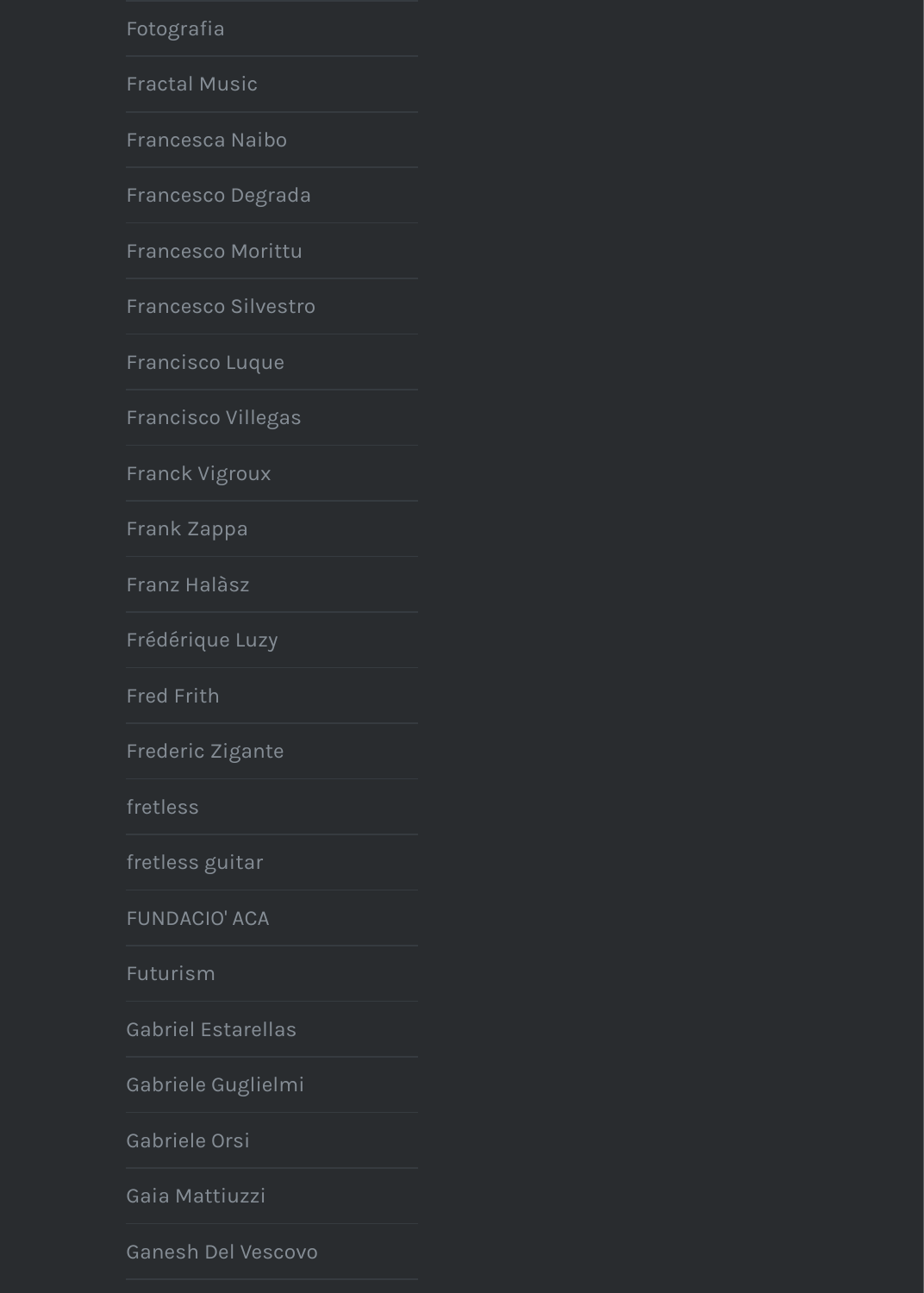[Geoffrey Morris](https://neuguitars.com/category/garrison-fewell/)

[George Crum](https://neuguitars.com/category/gavin-bryars/)b

[Gerard Cousin](https://neuguitars.com/category/gazul-records/)s

[Gerung-Arts & M](https://neuguitars.com/category/geffen-records/)usic

[Giacomo Baldel](https://neuguitars.com/category/geoffrey-morris/)li

[Giacomo Copie](https://neuguitars.com/category/george-crumb/)llo

[Giacomo Costan](https://neuguitars.com/category/gerard-cousins/)tini

[Giacomo Fiore](https://neuguitars.com/category/gerung-arts-music/)

[Giacomo Merega](https://neuguitars.com/category/giacomo-baldelli/)

[Giacomo Susani](https://neuguitars.com/category/giacomo-copiello/)

[Giampaolo Campus](https://neuguitars.com/category/giacomo-costantini/)

[Gian Marco Cia](https://neuguitars.com/category/giacomo-fiore/)mpa

[Gianni Mimmo](https://neuguitars.com/category/giacomo-merega/)

[Gibson](https://neuguitars.com/category/giacomo-susani/)

[Gibson Robot Guitar](https://neuguitars.com/category/giampaolo-campus/)

[Gigi Masin](https://neuguitars.com/category/gian-marco-ciampa/)

[Giorgia Santoro](https://neuguitars.com/category/gianni-mimmo/)

[Giorgio](https://neuguitars.com/category/gibson/) Colombo Taccani

[Giorgio Gaslini](https://neuguitars.com/category/gibson-robot-guitar/)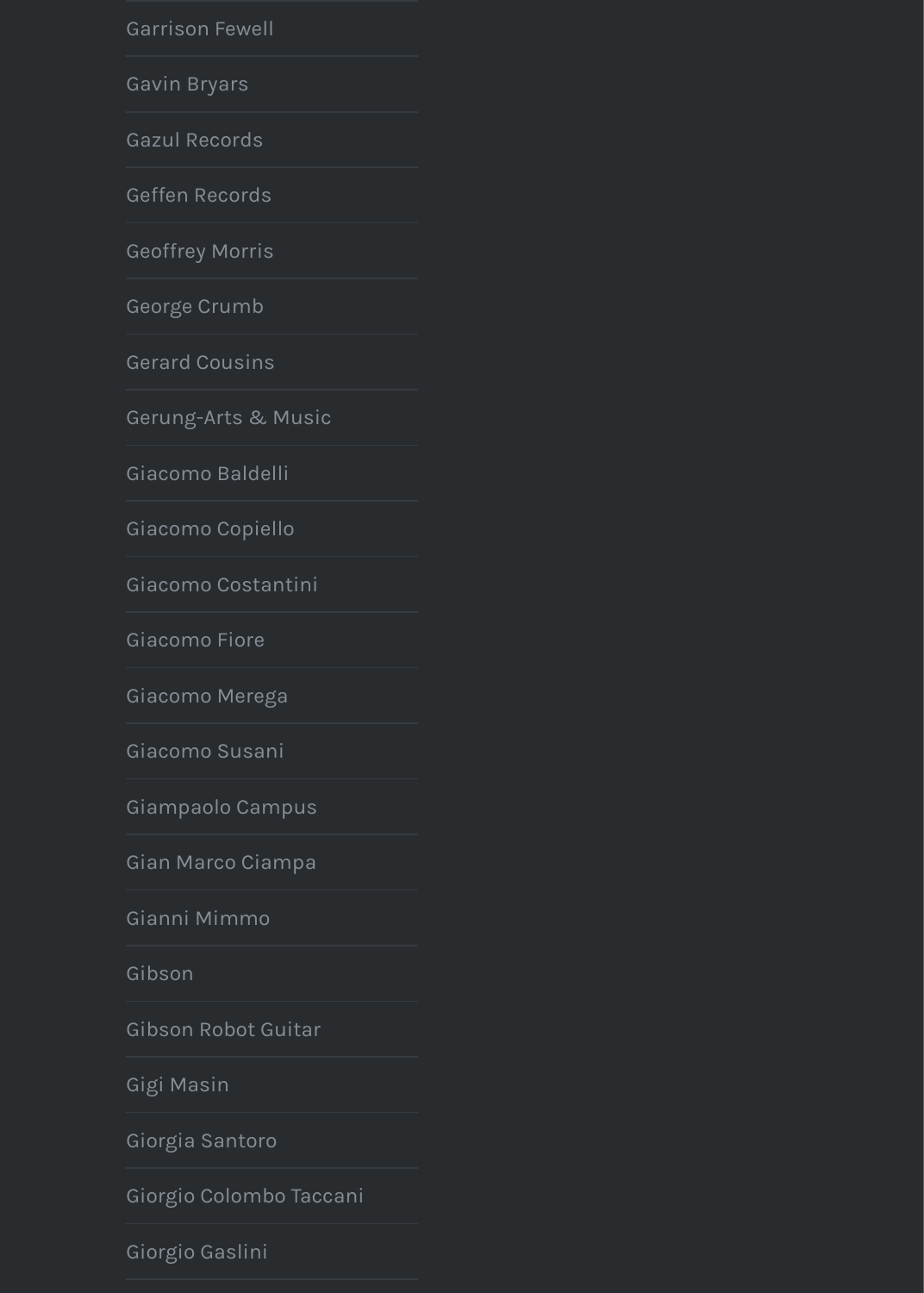Giuseppe Sinacori

Glenn Branca

Glenn Jones

Goffredo Petrassi

**Greg Burk** 

Guido Santórsola

**Guitar Moderne** 

**Guitar Republic** 

**Gunnar Berg** 

**Gyan Riley** 

**Hans Werner Henze** 

Hans-Jürgen Gerung

Harmonia Mundi

**Harvey Valdes** 

Hauser guitar

Heike Matthiesen

Heikki Ruokangas

Heiko Ossig

Helmut Lachenmann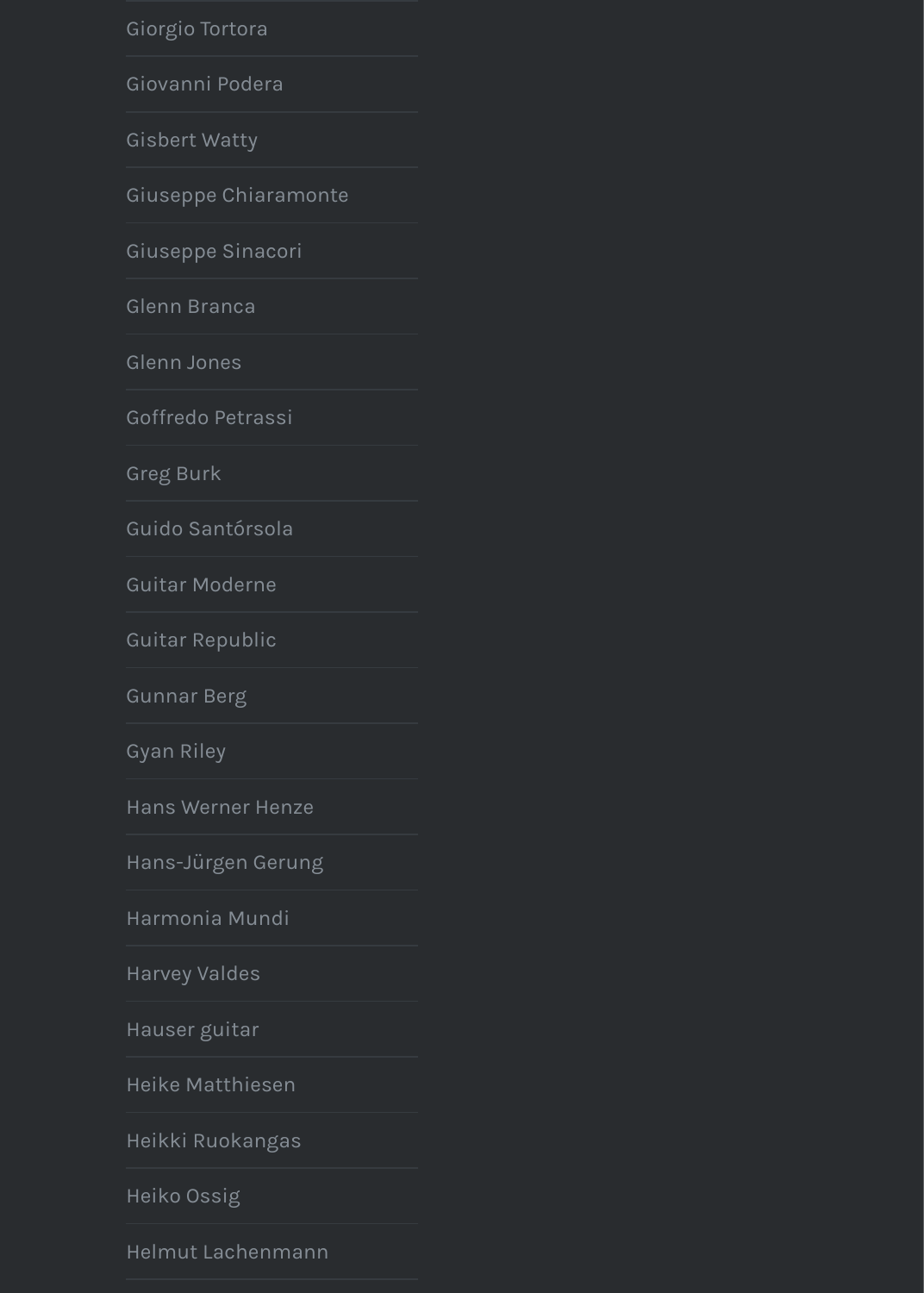[Hiroshi Hara](https://neuguitars.com/category/henceforth-records/)

[Ictus Ensemb](https://neuguitars.com/category/henry-kaiser/)le

[Ida Presti](https://neuguitars.com/category/heptachord/)

[ImprovvisatoreInvol](https://neuguitars.com/category/hexacord-ensemble/)ontario

[In C](https://neuguitars.com/category/hiroshi-hara/)

[Inactuelles](https://neuguitars.com/category/ictus-ensemble/)

[Innova](https://neuguitars.com/category/ida-presti/)

[Intakt](https://neuguitars.com/category/improvvisatoreinvolontario/)

International guitar festival

["Alva](https://neuguitars.com/category/in-c/)ro Mantovani"

[interview](https://neuguitars.com/category/inactuelles/)

[intervis](https://neuguitars.com/category/innova/)ta

[Invada](https://neuguitars.com/category/intakt/)

[Istituto Italiano di Cultura](https://neuguitars.com/category/international-guitar-festival-alvaro-mantovani/)

Tokyo

[J.S.Bach](https://neuguitars.com/category/interview/)

[Jack Rose](https://neuguitars.com/category/intervista/)

[Jaco Pa](https://neuguitars.com/category/invada/)storius

[Jakob Bro](https://neuguitars.com/category/istituto-italiano-di-cultura-tokyo/)

[James A](https://neuguitars.com/category/j-s-bach/)dler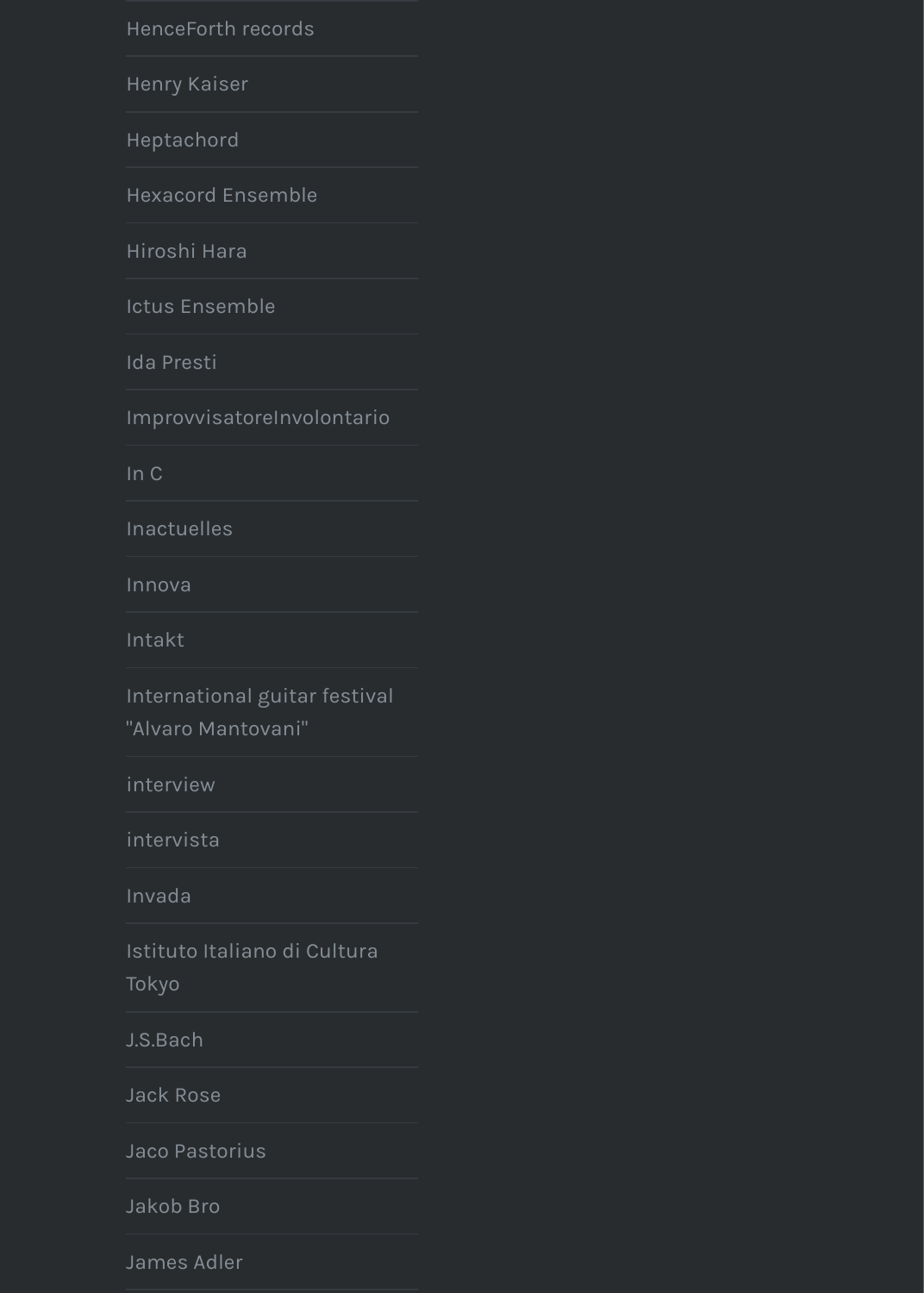[JAZZNOSTOP](https://neuguitars.com/category/james-moore/)

[Jazzwerkstatt](https://neuguitars.com/category/james-tenney/)

[Jessica Pav](https://neuguitars.com/category/janet-feder/)one

[Jim Campilongo](https://neuguitars.com/category/jasna-velickovic/)

[Jim Hall](https://neuguitars.com/category/jazznostop/)

[Jim O](https://neuguitars.com/category/jazzwerkstatt/)'[Rourke](https://neuguitars.com/category/jazzwerkstatt/)

[Jimi Hendrix](https://neuguitars.com/category/jessica-pavone/)

[João Carlos Victo](https://neuguitars.com/category/jim-campilongo/)r

[Joe Bona](https://neuguitars.com/category/jim-hall/)massa

[Joe Morris](https://neuguitars.com/category/jim-orourke/)

[John Adams](https://neuguitars.com/category/jimi-hendrix/)

[John Cage](https://neuguitars.com/category/joao-carlos-victor/)

[John Fahey](https://neuguitars.com/category/joe-bonamassa/)

[John Henry](https://neuguitars.com/category/joe-morris/) "Johnny" Smith

[John Potter](https://neuguitars.com/category/john-adams/)

[John Willia](https://neuguitars.com/category/john-cage/)ms

[John Zorn](https://neuguitars.com/category/john-fahey/)

[Jonas Anatol Schneele](https://neuguitars.com/category/john-henry-johnny-smith/)

[Joseph Pere](https://neuguitars.com/category/john-potter/)z Mirandilla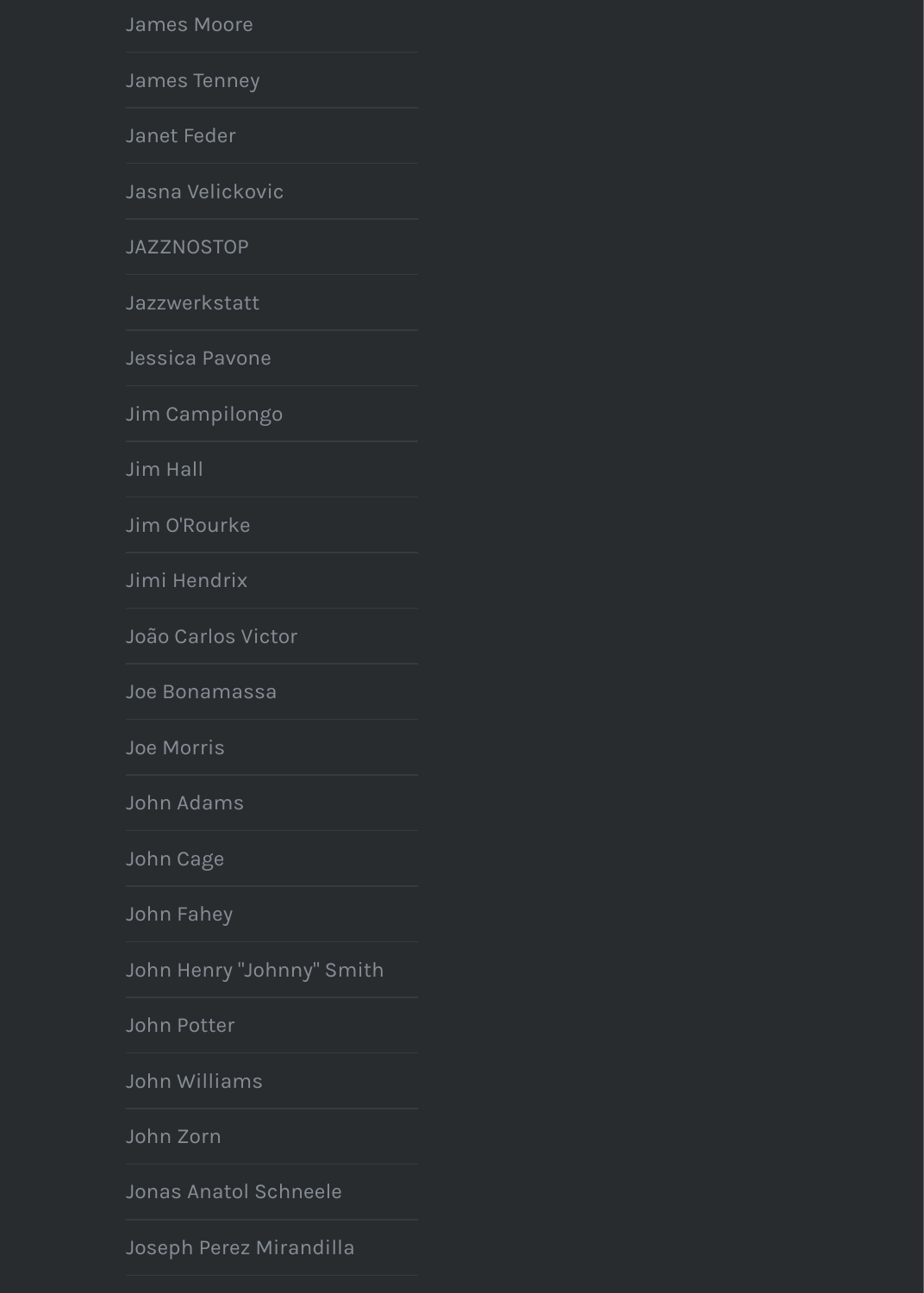[Justin Time R](https://neuguitars.com/category/joshua-lopes/)ecords

[Kai Niemine](https://neuguitars.com/category/juan-trigos/)n

[Kairos](https://neuguitars.com/category/julian-bream/)

[Karlheinz S](https://neuguitars.com/category/julian-lage/)tockhausen

[Kazuhito Yamashita](https://neuguitars.com/category/justin-time-records/)

[Ken Filiano](https://neuguitars.com/category/kai-nieminen/)

[Kenji O](https://neuguitars.com/category/kairos/)h

[Kharkov Guitar Quartet](https://neuguitars.com/category/karlheinz-stockhausen/)

[Kim Gordon](https://neuguitars.com/category/kazuhito-yamashita/)

Koblenz International Guitar [Festival](https://neuguitars.com/category/ken-filiano/)

[Kozo Kan](https://neuguitars.com/category/kenji-oh/)atani

[Kristian Gantriis](https://neuguitars.com/category/kharkov-guitar-quartet/)

[Kronos Quar](https://neuguitars.com/category/kim-gordon/)tet

[Kutmusic Italhouse](https://neuguitars.com/category/koblenz-international-guitar-festival/)

[La Bottega Disc](https://neuguitars.com/category/kozo-kanatani/)antica

[La Cantiga De La](https://neuguitars.com/category/kristian-gantriis/) Serena

[Larry Polansky](https://neuguitars.com/category/kronos-quartet/)

[Laura Mondiello](https://neuguitars.com/category/kutmusic-italhouse/)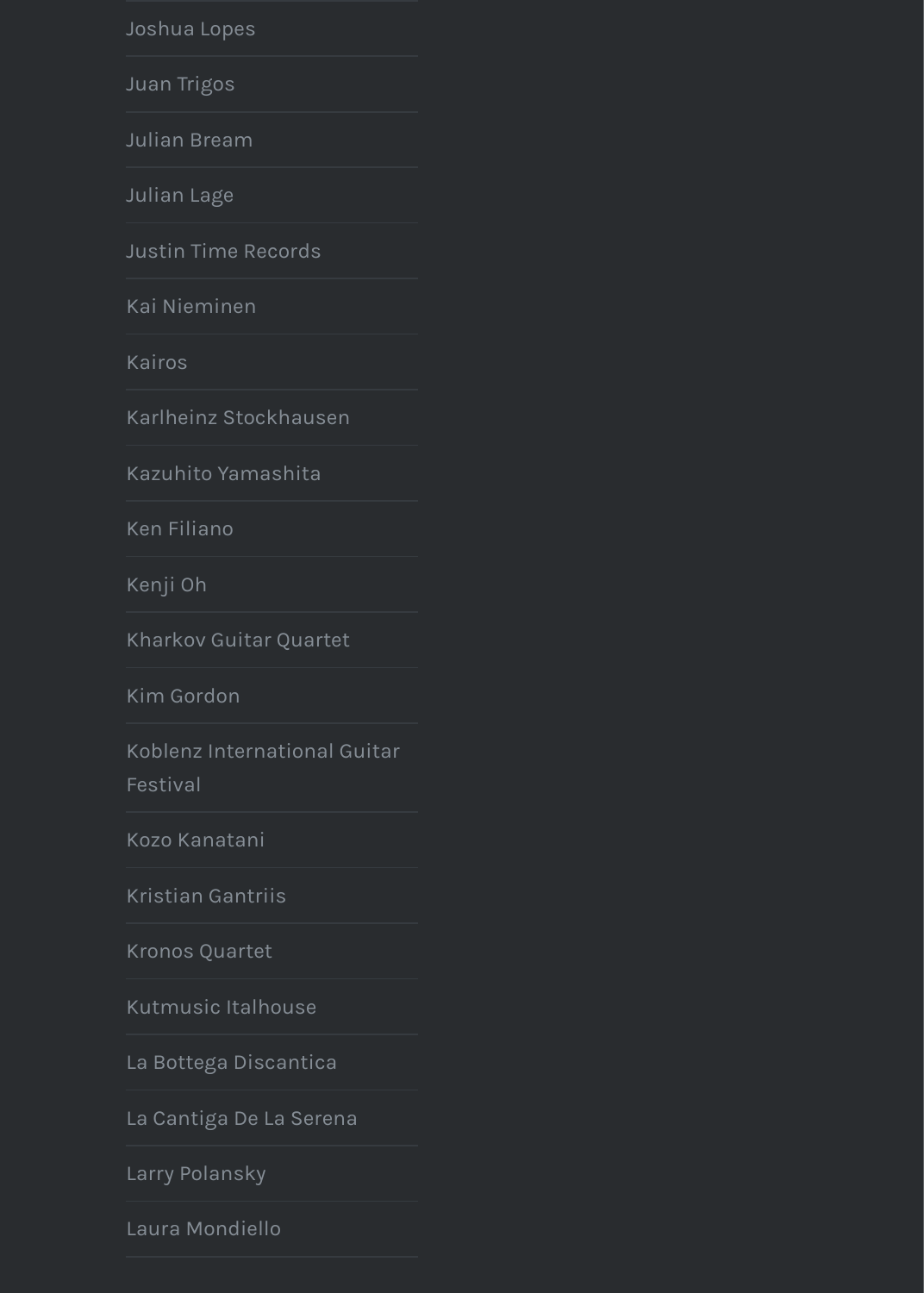[Lee Ranaldo](https://neuguitars.com/category/laurent-martin/)

[Leif Christensen](https://neuguitars.com/category/laurindo-almeida/)

[Leo Brou](https://neuguitars.com/category/laverna/)wer

[Leonardo De M](https://neuguitars.com/category/lealtrenote/)archi

[libro](https://neuguitars.com/category/lee-ranaldo/)

[Limenmusic](https://neuguitars.com/category/leif-christensen/)

[liuteria](https://neuguitars.com/category/leo-brouwer/)

[Live Arts Cultures](https://neuguitars.com/category/leonardo-de-marchi/)

[Livor](https://neuguitars.com/category/libro/)no Music Festival

[Long Song Re](https://neuguitars.com/category/limenmusic/)cords

[Lorenzo](https://neuguitars.com/category/liuteria/) Bernardi

[Lorenzo Isacco](https://neuguitars.com/category/live-arts-cultures/)

[Lorenzo Micheli](https://neuguitars.com/category/livorno-music-festival/)

[Lou Harrison](https://neuguitars.com/category/long-song-records/)

[Luca Francesconi](https://neuguitars.com/category/lorenzo-bernardi/)

[Luca Lampis](https://neuguitars.com/category/lorenzo-isacco/)

[Luca Perciballi](https://neuguitars.com/category/lorenzo-micheli/)

[Lucia D](https://neuguitars.com/category/lou-harrison/)'[Errico](https://neuguitars.com/category/lou-harrison/)

[Luciano Berio](https://neuguitars.com/category/luca-francesconi/)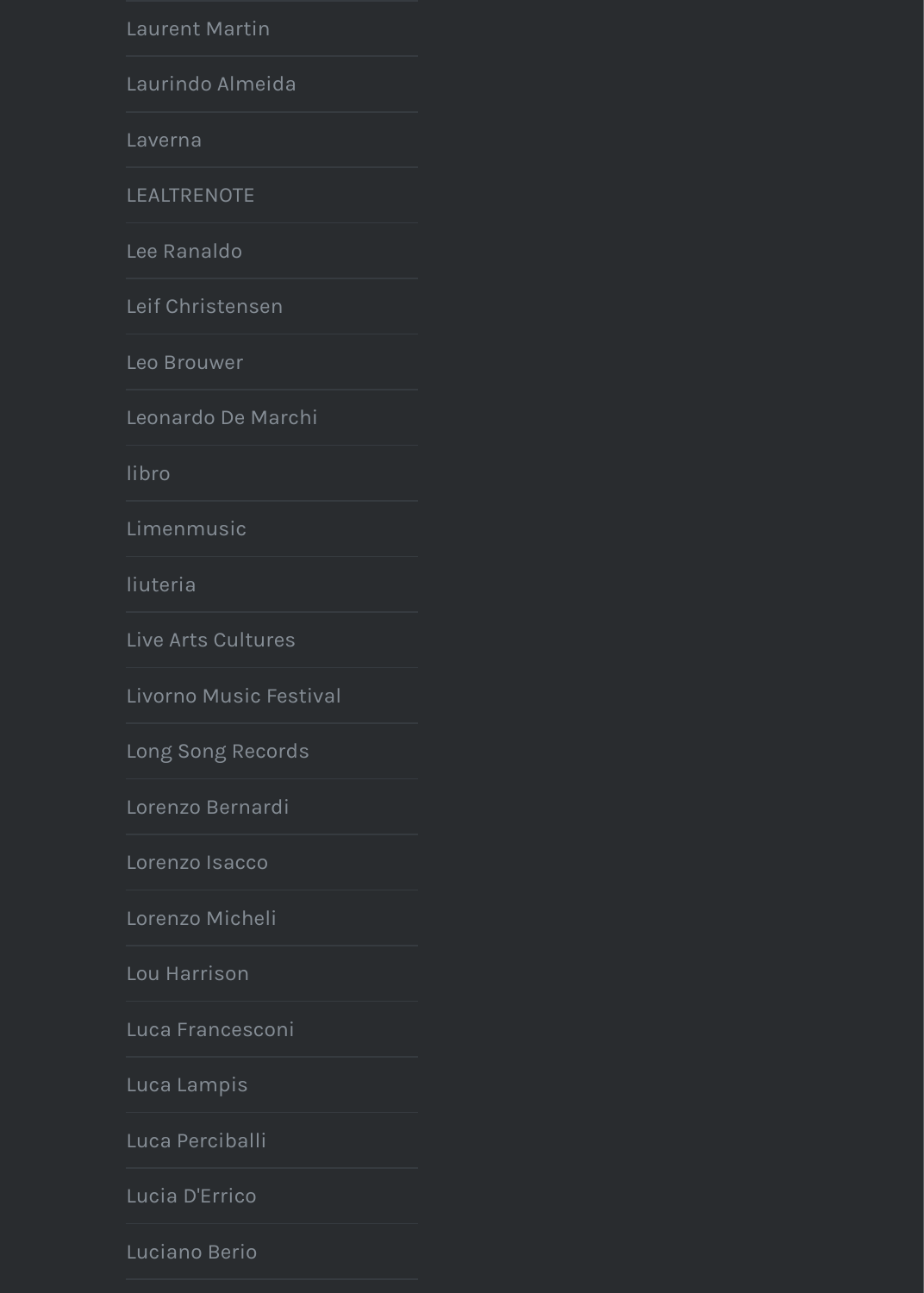Lukas Foss

luthier

Magnus Andersson

**Map Classics** 

María Luisa Anido

Marc Ducret

Marc Ribot

Marco Caiazza

Marco Cappelli

Marco Cappelli Acoustic Trio

Marco De Biasi

Marco Del Greco

Marco Gammanossi

Marco Magnelli

Marco Maguolo

Marco Minà

Marco Oppedisano

Marco Ramelli

Marco Salcito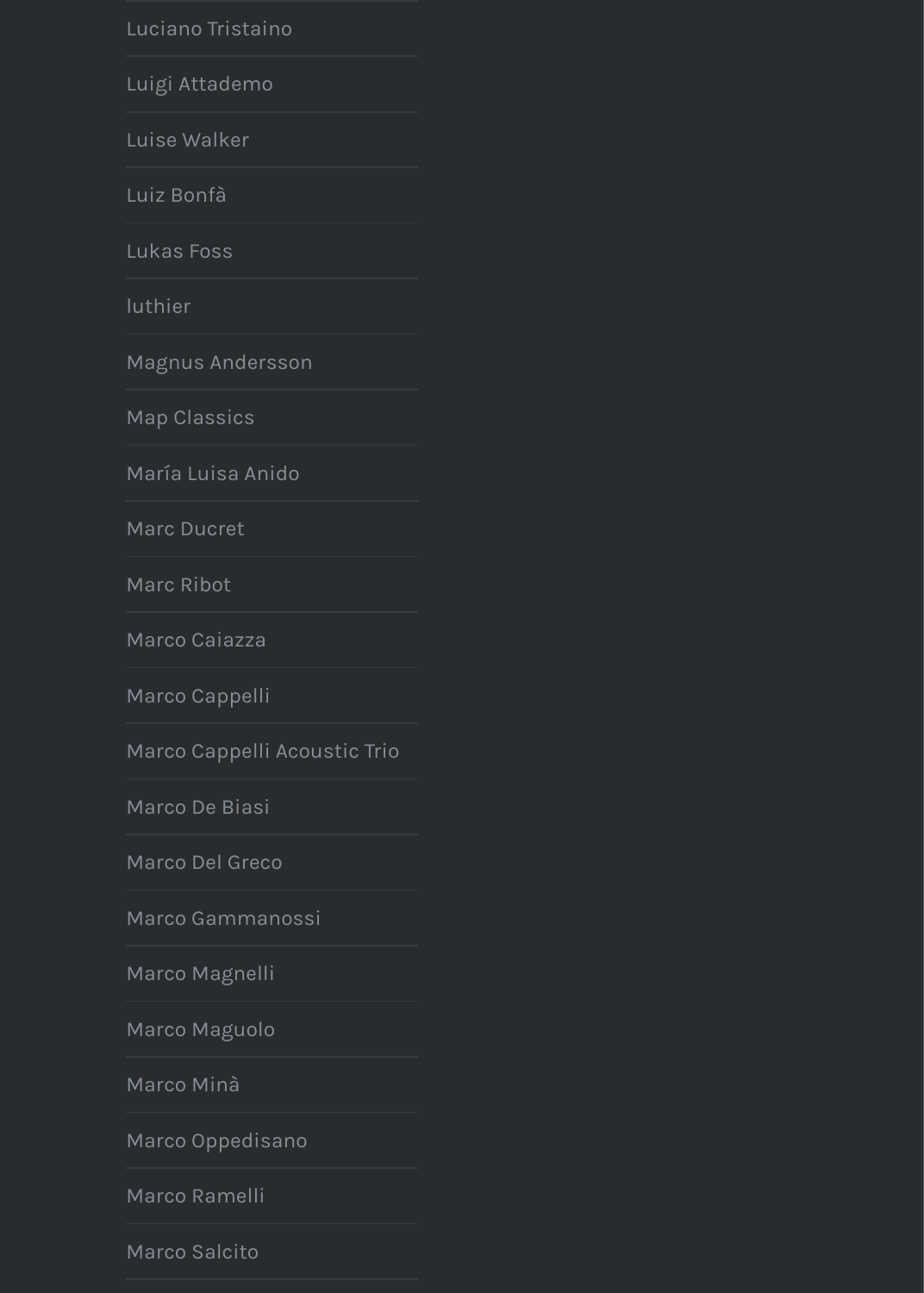[Marko Rutanen](https://neuguitars.com/category/marco-valente/)

[Marta Ciappina](https://neuguitars.com/category/maria-kammerling/)

[Marta Dolzade](https://neuguitars.com/category/mario-marino/)lli

[Mary Halvorson](https://neuguitars.com/category/marios-joannou-elia/)

[Masayuki Takay](https://neuguitars.com/category/marko-rutanen/)anagi

[Massimo Lonard](https://neuguitars.com/category/marta-ciappina/)i

[Massimo Menott](https://neuguitars.com/category/marta-dolzadelli/)i

[masterclass](https://neuguitars.com/category/mary-halvorson/)

[Mathias Klarlund](https://neuguitars.com/category/masayuki-takayanagi/)

[Mathilde Chiappo](https://neuguitars.com/category/massimo-lonardi/)ne

[Mats Bergström](https://neuguitars.com/category/massimo-menotti/)

[Mats Bergstr](https://neuguitars.com/category/masterclass/)öm Musik AB

[Matteo Liberatore](https://neuguitars.com/category/mathias-klarlund/)

[Matteo Mela](https://neuguitars.com/category/mathilde-chiappone/)

[Matteo Muntoni](https://neuguitars.com/category/mats-bergstrom/)

[Matteo Tundo](https://neuguitars.com/category/mats-bergstrom-musik-ab/)

[Maurice Ohana](https://neuguitars.com/category/matteo-liberatore/)

[Maurizio Gra](https://neuguitars.com/category/matteo-mela/)ndinetti

[Maurizio Pisati](https://neuguitars.com/category/matteo-muntoni/)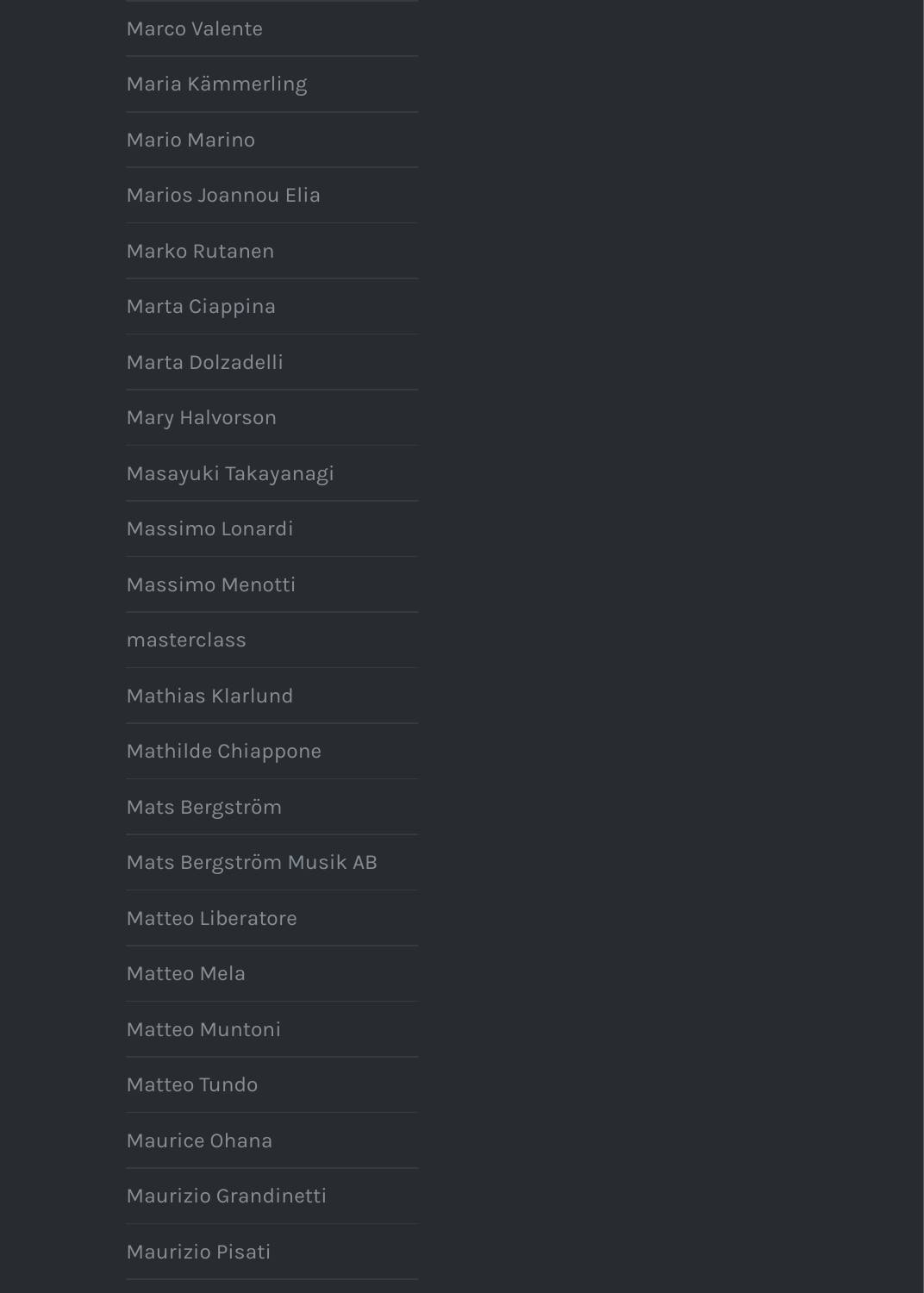[Merry Christmas](https://neuguitars.com/category/maurizizio-grandinetti/)

[metricubi](https://neuguitars.com/category/mauro-campobasso/)

[Michael Beil](https://neuguitars.com/category/mauro-tonolli/)

[Michael Formanek](https://neuguitars.com/category/mehraein-ensemble/)

[Michael Hedges](https://neuguitars.com/category/merry-christmas/)

[Michele Te](https://neuguitars.com/category/metricubi/)desco

[MicroFest Re](https://neuguitars.com/category/michael-beil/)cords

[Min Xiao-Fen](https://neuguitars.com/category/michael-formanek/)

[Ministry of Bad D](https://neuguitars.com/category/michael-hedges/)ecisions

[Mirco "Mircomix"](https://neuguitars.com/category/michele-tedesco/) Salvadori

[Mode Records](https://neuguitars.com/category/microfest-records/)

[MoMùS](https://neuguitars.com/category/min-xiao-fen/)

[Momojiri Guitars](https://neuguitars.com/category/ministry-of-bad-decisions/)

[Morton Feldman](https://neuguitars.com/category/mirco-mircomix-salvadori/)

[music by chan](https://neuguitars.com/category/mode-records/)ges

[NAD](https://neuguitars.com/category/momus/)

[Narciso Yepes](https://neuguitars.com/category/momojiri-guitars/)

[Nau Music Comp](https://neuguitars.com/category/morton-feldman/)any

[Navona Records](https://neuguitars.com/category/music-by-changes/)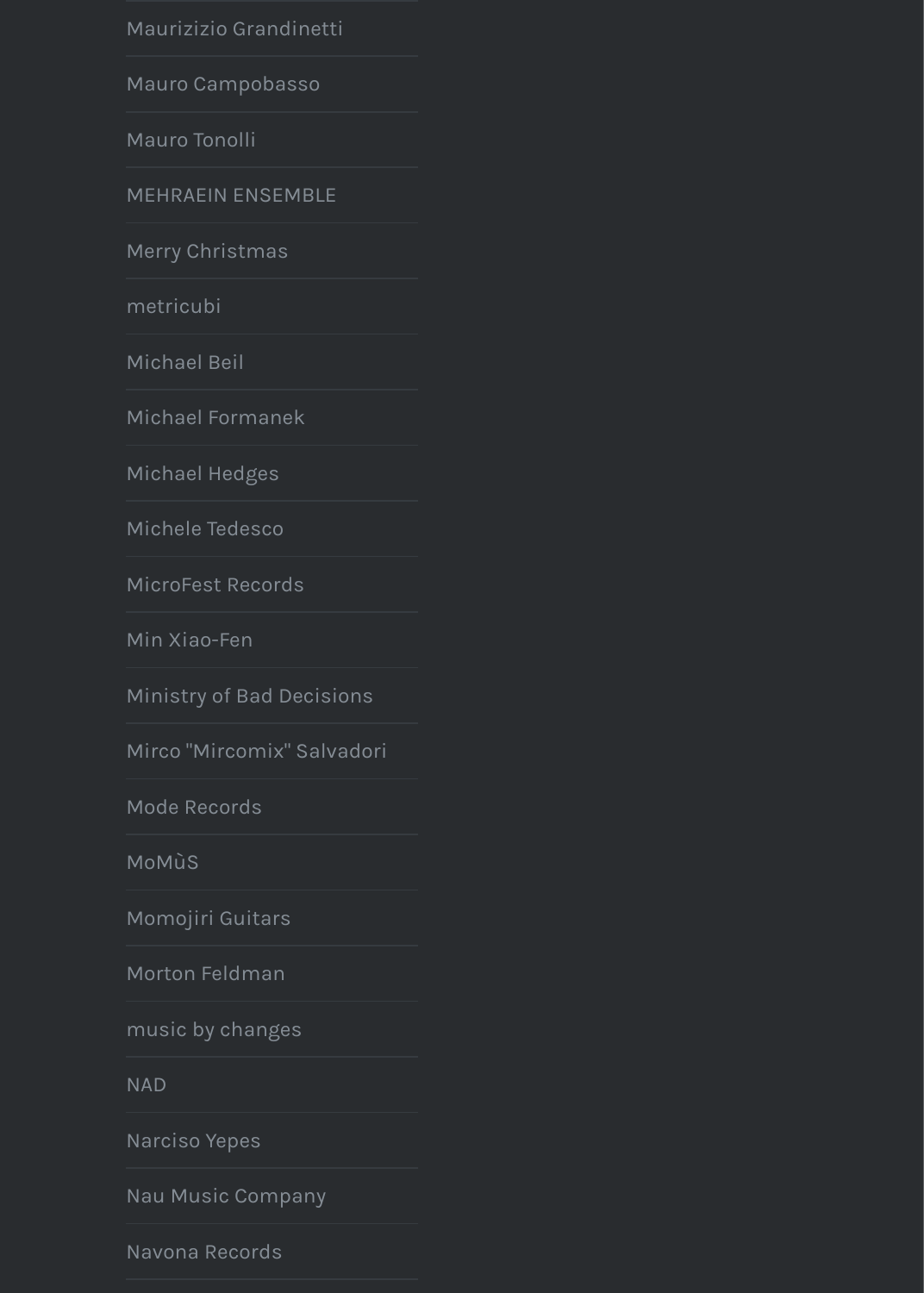Neuguitars

Neuguitars Compendium

Neuguitarspeaks

New Albion

**New World Records** 

**News** 

Nick Didkovsky

Nico Soffiato

Nicola Hein

Nicola Jappelli

Nicola Mogavero

Nicola Montella

Nicolò Renna

Nimbus Alliance

No New York

No Wave

Noël Akchoté

NoiZ guitar duo

**Nonesuch Records**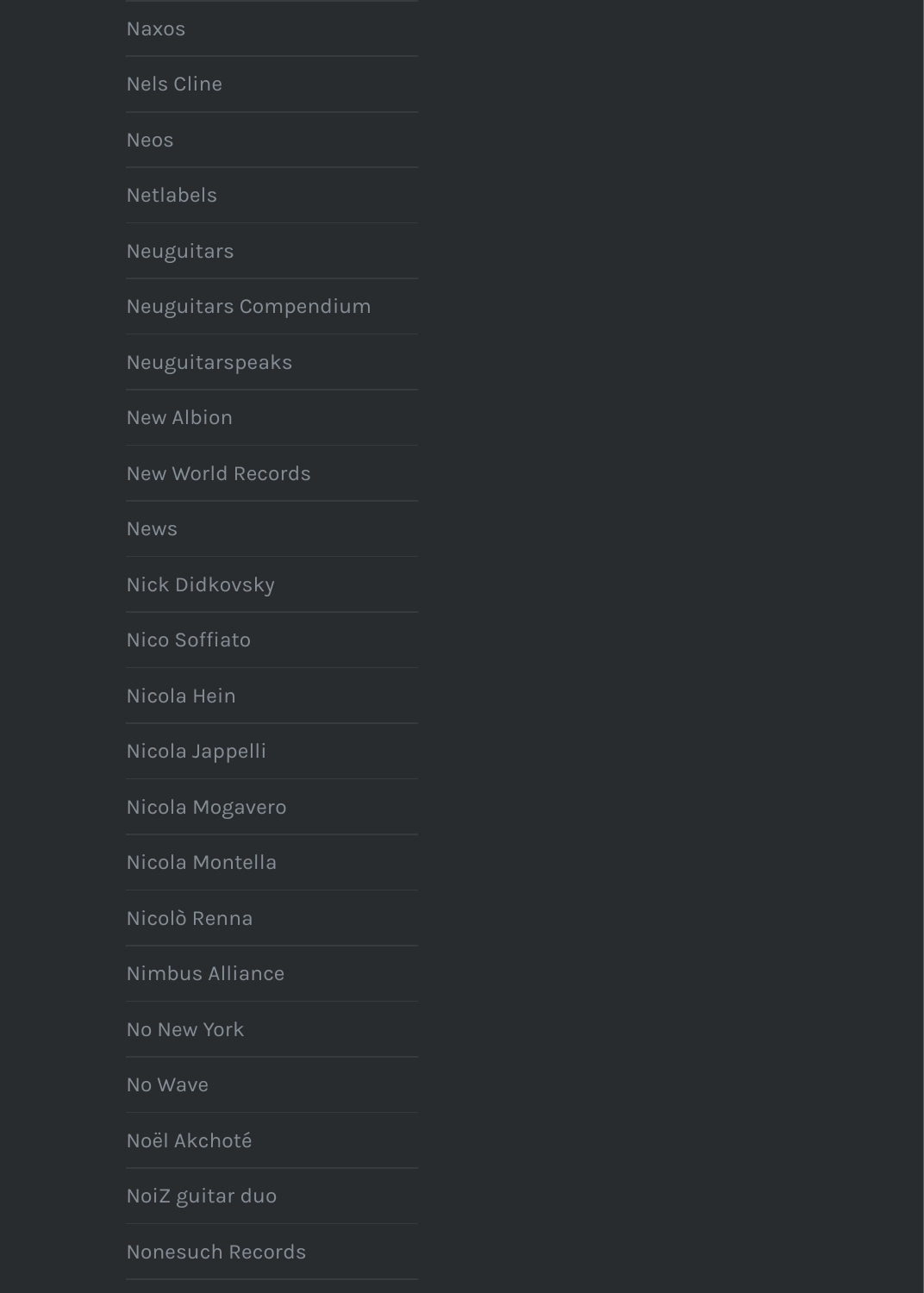**Nusica** 

Obsolete Recordings

Odeon

**Odradek Records** 

OKS Recordings of North

America

Orange Mountain Music

Oren Ambarchi

Orfeo Magazine

Oriol Roca

Ornette Coleman

Oronzo Persano

Oscar Ghiglia

Otomo Yoshihide

Outsiders

Pablo Marquez

Pablo Montagne

Pablo Sáinz Villegas

Paolo Angeli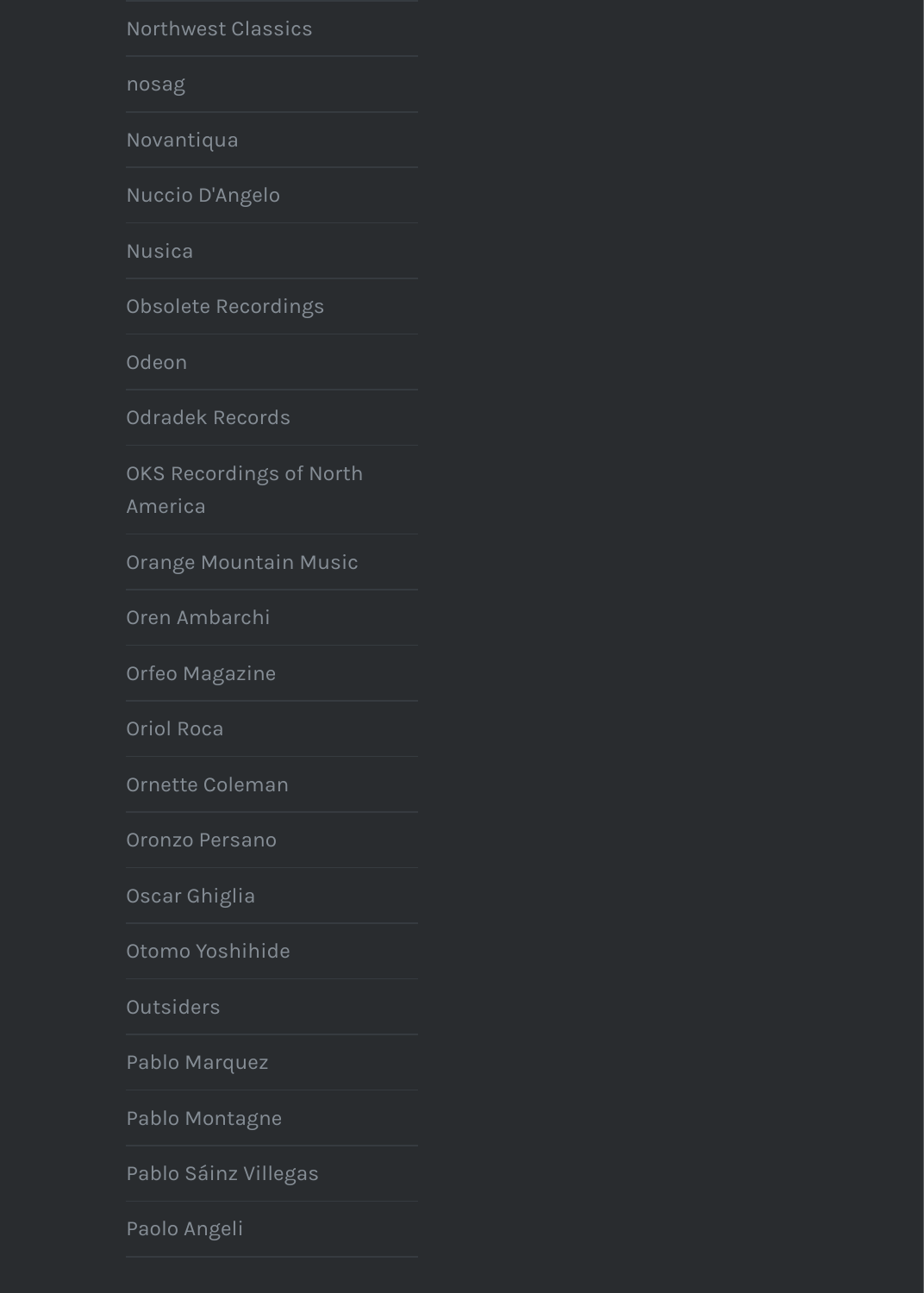[Patrik Kleemola](https://neuguitars.com/category/paolo-laboule-novellino/)

[Paula Matthus](https://neuguitars.com/category/paolo-pugliese/)en

[Paula Recor](https://neuguitars.com/category/paolo-sorge/)ds

[Pauline Olive](https://neuguitars.com/category/pat-metheny/)ros

[Pepe Romero](https://neuguitars.com/category/patrik-kleemola/)

[Pertti Jalava](https://neuguitars.com/category/paula-matthusen/)

[Peter Ablinger](https://neuguitars.com/category/paula-records/)

[Peter Oldrup](https://neuguitars.com/category/pauline-oliveros/)

[Petra Polacko](https://neuguitars.com/category/pepe-romero/)va

[Philip Glass](https://neuguitars.com/category/pertti-jalava/)

[Phill Niblock](https://neuguitars.com/category/peter-ablinger/)

[Phono Suecia](https://neuguitars.com/category/peter-oldrup/)

[photo](https://neuguitars.com/category/petra-polackova/)

[Photos](https://neuguitars.com/category/philip-glass/)

[Piccola Orche](https://neuguitars.com/category/phill-niblock/)stra Gagarin

Piccolo Ensemble

[Elettroacustic](https://neuguitars.com/category/phono-suecia/)o

[Pierca](https://neuguitars.com/category/photo/)rlo Sacco

[Pierluig](https://neuguitars.com/category/photos/)i Billone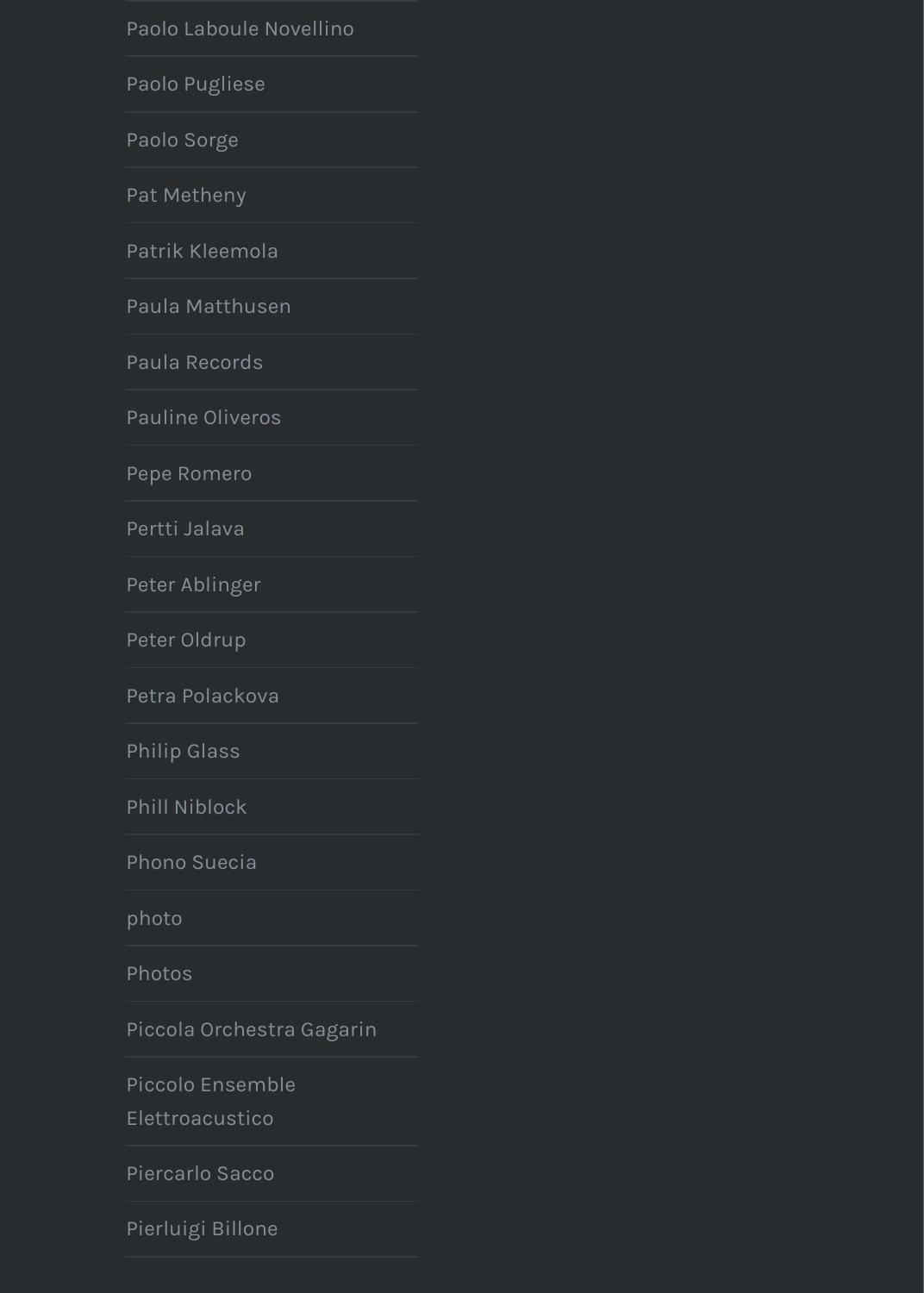[Pietro Locatto](https://neuguitars.com/category/pierluigi-corona/)

[Pilfink records](https://neuguitars.com/category/pierluigi-potalivo/)

[Pinna Records](https://neuguitars.com/category/pierre-bensusan/)

[Pino Forastie](https://neuguitars.com/category/pierre-bibau/)re

[Playlist](https://neuguitars.com/category/pietro-locatto/)

[Podcast](https://neuguitars.com/category/pilfink-records/)

[Preludio Recor](https://neuguitars.com/category/pinna-records/)ds

[Primo Bollani](https://neuguitars.com/category/pino-forastiere/)

[Quartet](https://neuguitars.com/category/playlist/)to Santorsola

[Quinteto](https://neuguitars.com/category/podcast/) de Tango Invisibile

[Radamés Gnattal](https://neuguitars.com/category/preludio-records/)i

[Rafael Andia](https://neuguitars.com/category/primo-bollani/)

[Raffaele Bellafronte](https://neuguitars.com/category/quartetto-santorsola/)

[Rainbow Classics](https://neuguitars.com/category/quinteto-de-tango-invisibile/)

[Ralph Towner](https://neuguitars.com/category/radames-gnattali/)

[Raoul Bjorke](https://neuguitars.com/category/rafael-andia/)nheim

[Raphael Favre](https://neuguitars.com/category/raffaele-bellafronte/)

[Raphael Roginski](https://neuguitars.com/category/rainbow-classics/)

[Raphael Rogi](https://neuguitars.com/category/ralph-towner/)ński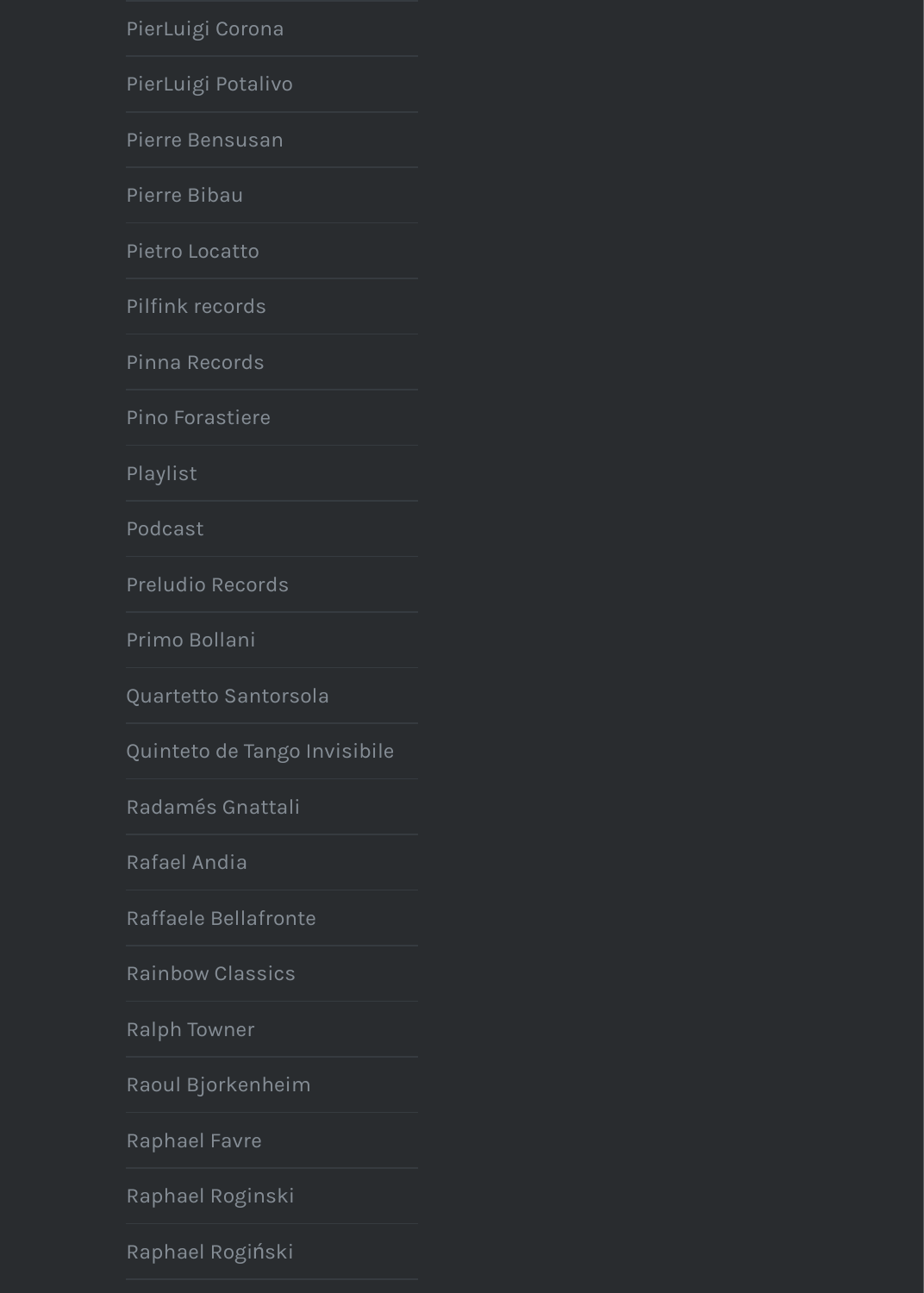[RCA](https://neuguitars.com/category/rarenoiserecords/)

[Recensione](https://neuguitars.com/category/raw-frame/)

[recordjet](https://neuguitars.com/category/remi-jousselme/)

[records](https://neuguitars.com/category/rudiger-krause/)

[Rela](https://neuguitars.com/category/rca/)tive Pitch Records

[Repush mac](https://neuguitars.com/category/recensione/)hina

[ReR](https://neuguitars.com/category/recordjet/)

Research-led Performance: [Compos](https://neuguitars.com/category/records/)izioni per FLAUTO e [per CHITARRA del XX se](https://neuguitars.com/category/relative-pitch-records/)colo Workshop internazionale 27 – [30 giugno 2018](https://neuguitars.com/category/repush-machina/)

[Reso](https://neuguitars.com/category/rer/)nance Records

Review

Rez Abbasi

[Rhys Chatham](https://neuguitars.com/category/research-led-performance-composizioni-per-flauto-e-per-chitarra-del-xx-secolo-workshop-internazionale-27-30-giugno-2018/)

[Riccardo Chiarion](https://neuguitars.com/category/resonance-records/)

[Riccard](https://neuguitars.com/category/review/)o Cirani

[Richard Osb](https://neuguitars.com/category/rez-abbasi/)orn

[Richard Parks](https://neuguitars.com/category/rhys-chatham/)

[Richard Pinhas](https://neuguitars.com/category/riccardo-chiarion/)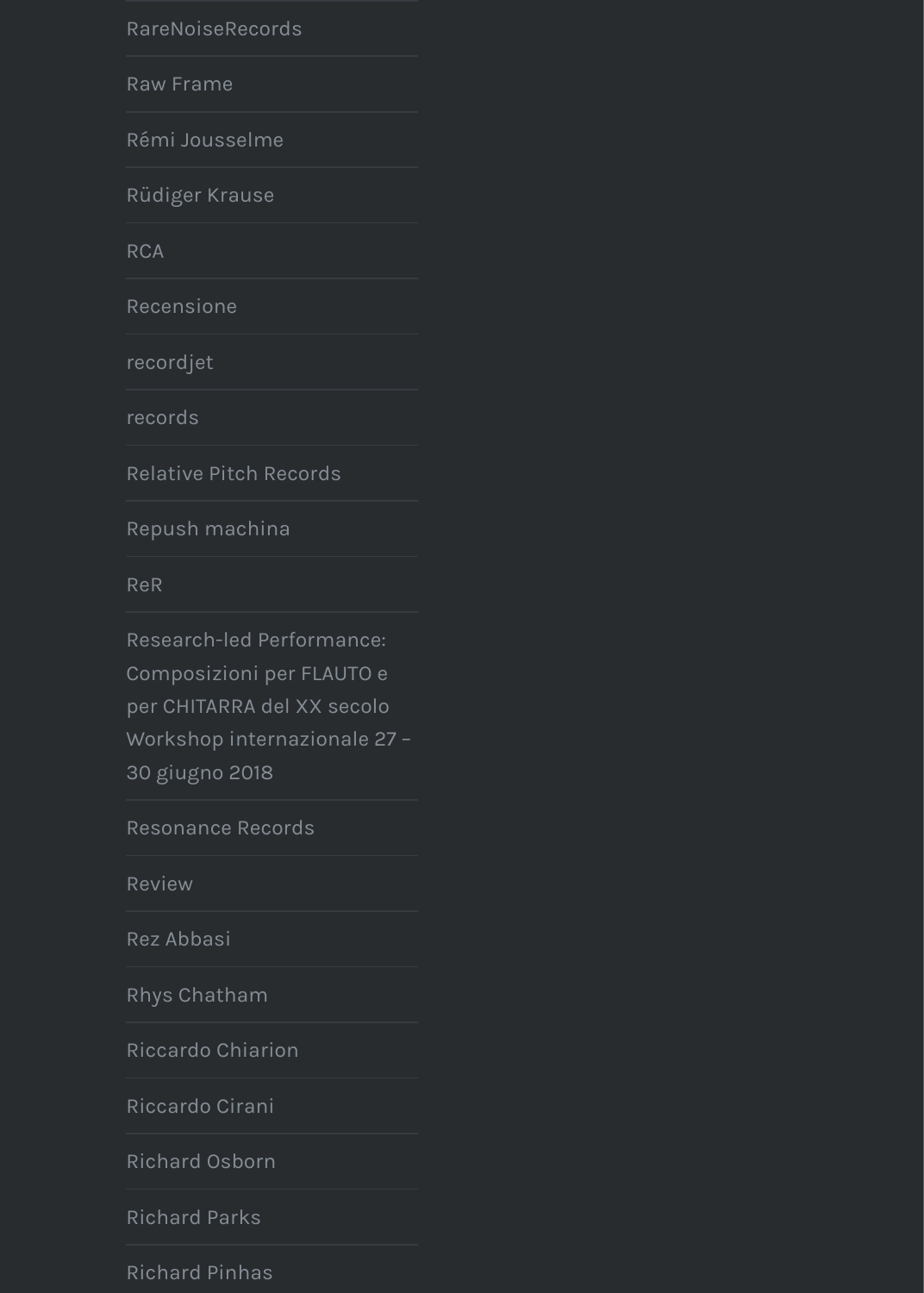Roberto Zorzi

Rody Van Gemert

Roland Bengtsson

**Rolf Lislevand** 

Roma Expo Guitars

Ronald Wiesauer

Rounder Records

Samuel Barber

San Servolo Jazz Fest

Sante Tursi

Santi Costanzo

Sasha Agranov

Satoshi Takeishi

Sébastien Singer

Schraum

Sciacca Bartolotta Guitar Duo

Scott Johnson

**Screaming Headless Torsos** 

Scritti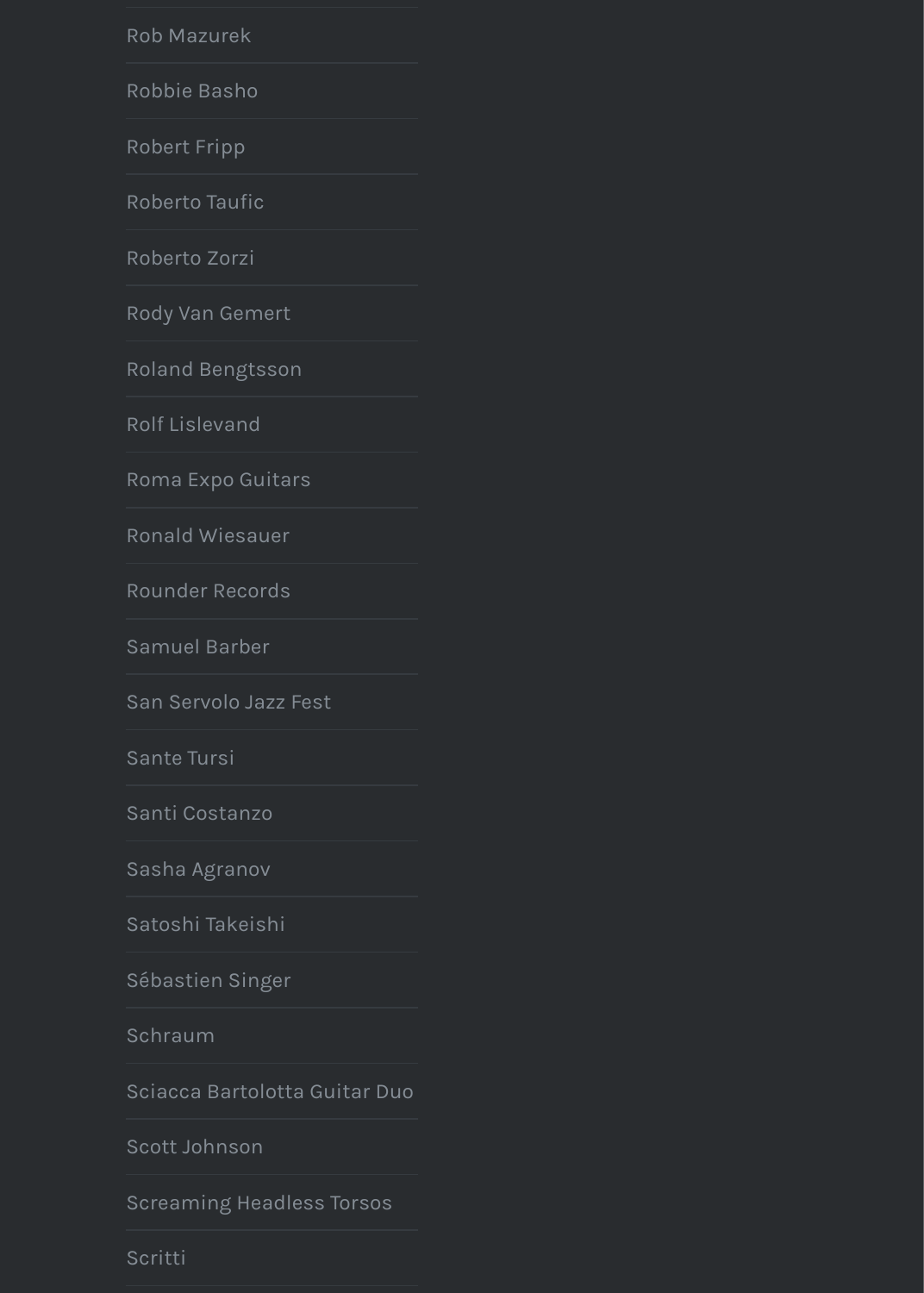[Seth Josel](https://neuguitars.com/category/seiichi-yamamoto/)

[Setola di Maiale](https://neuguitars.com/category/senza-categoria/)

[Shane Parish](https://neuguitars.com/category/sergio-altamura/)

[Sharon Isbin](https://neuguitars.com/category/sergio-sorrentino/)

[Shin-ichi F](https://neuguitars.com/category/seth-josel/)ukuda

[Shin-ichiro Ikebe](https://neuguitars.com/category/setola-di-maiale/)

[Siegfried Beh](https://neuguitars.com/category/shane-parish/)rend

[Siegmund Wa](https://neuguitars.com/category/sharon-isbin/)tty

[Silta Records](https://neuguitars.com/category/shin-ichi-fukuda/)

[Silvia Cignoli](https://neuguitars.com/category/shin-ichiro-ikebe/)

[Silvio Zalambani](https://neuguitars.com/category/siegfried-behrend/)

[Simone Massaro](https://neuguitars.com/category/siegmund-watty/)n

[Simone Valbo](https://neuguitars.com/category/silta-records/)netti

[Sinfonica](https://neuguitars.com/category/silvia-cignoli/)

[Sir Richard Bisho](https://neuguitars.com/category/silvio-zalambani/)p

[Smaro Gregoriadu](https://neuguitars.com/category/simone-massaron/)

[SoloDuo](https://neuguitars.com/category/simone-valbonetti/)

[Sonny Sha](https://neuguitars.com/category/sinfonica/)rrock

[Soundcloud](https://neuguitars.com/category/sir-richard-bishop/)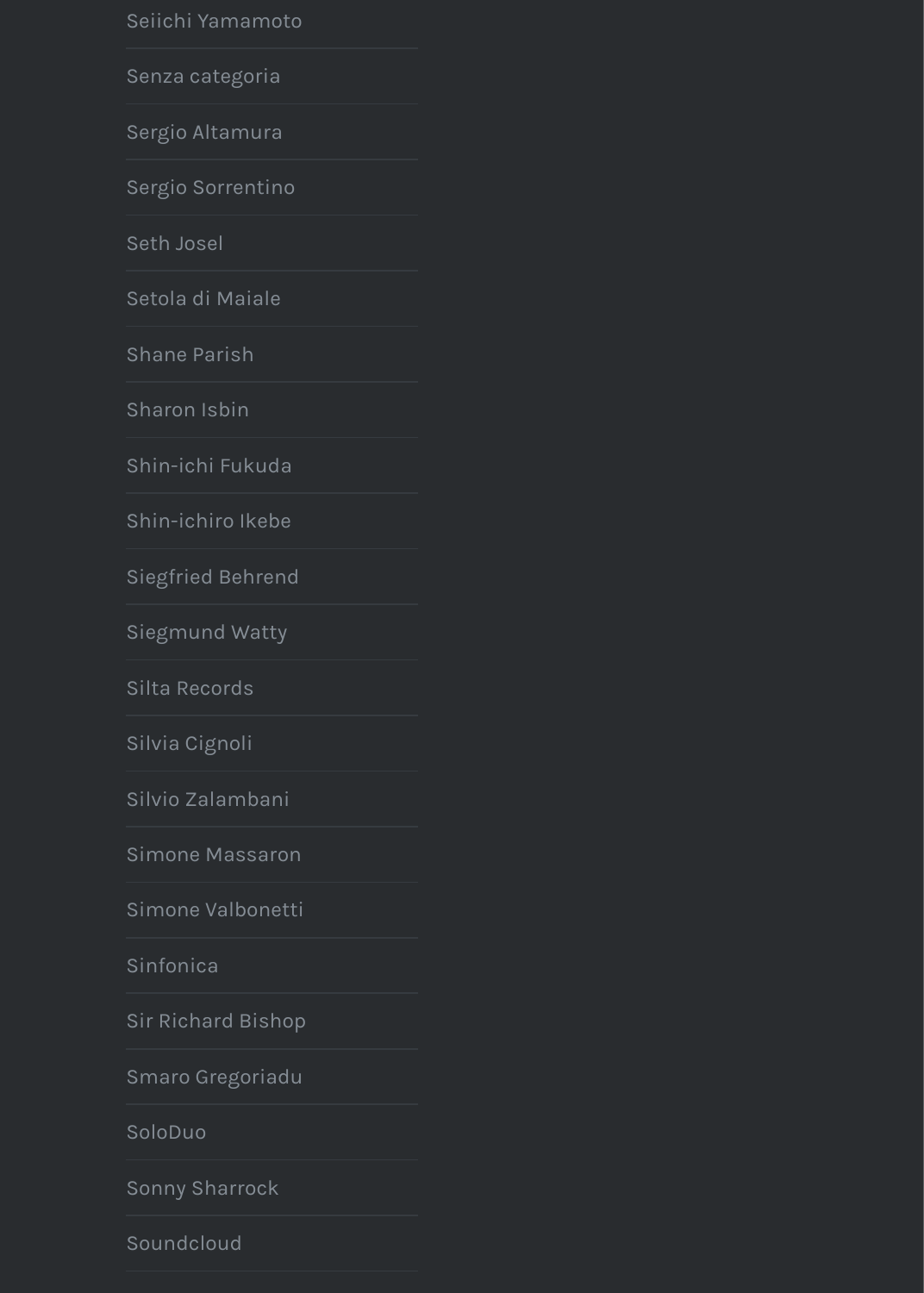[Stefano Pilia](https://neuguitars.com/category/splasch-records/)

[Stefano Vacca](https://neuguitars.com/category/stefano-benni/)

[Stefano Viola](https://neuguitars.com/category/stefano-cardi/)

[Stella Recordings](https://neuguitars.com/category/stefano-grondona/)

[Stephane Pay](https://neuguitars.com/category/stefano-pilia/)en

[Steve Reich](https://neuguitars.com/category/stefano-vacca/)

[Steven Joseph](https://neuguitars.com/category/stefano-viola/)

[Stian Westerhus](https://neuguitars.com/category/stella-recordings/)

[Stradivarius](https://neuguitars.com/category/stephane-payen/)

[Supernova](https://neuguitars.com/category/steve-reich/)

[Susan Alcorn](https://neuguitars.com/category/steven-joseph/)

[Swedish Mobilia](https://neuguitars.com/category/stian-westerhus/)

[Sylvano Buss](https://neuguitars.com/category/stradivarius/)otti

[Table Of Th](https://neuguitars.com/category/supernova/)e Elements

**[Tactus](https://neuguitars.com/category/susan-alcorn/)** 

[tango](https://neuguitars.com/category/swedish-mobilia/)

[Tango Tres](https://neuguitars.com/category/sylvano-bussotti/)

[Tatiana Stachak](https://neuguitars.com/category/table-of-the-elements/)

[Taylor L](https://neuguitars.com/category/tactus/)evine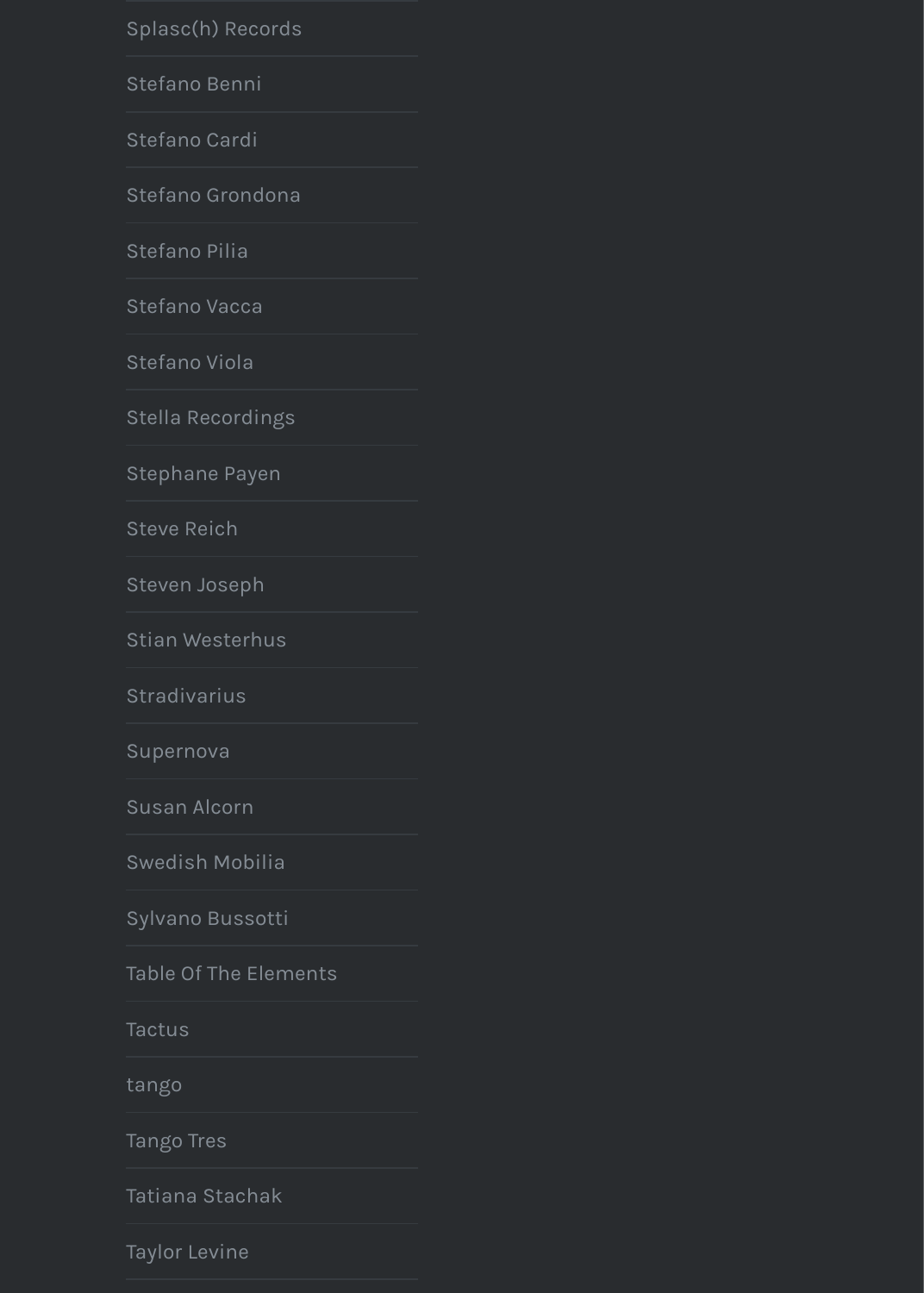Terry Riley

Tetro Fondamenta Nuove

The Dither

The Dublin Guitar Quartet

The Gothenburg Combo

The Great Harry Hillman

The Styrenes

The Wire

Thomas Hansy

Thrill Jockey

Thumbscrew

**Thurston Moore** 

**Tim Brady** 

Timegate Ensemble

Timo Korhonen

**Tom Guarna** 

Tom Johnson

Tomas Fujiwara

Tommaso Pelliccia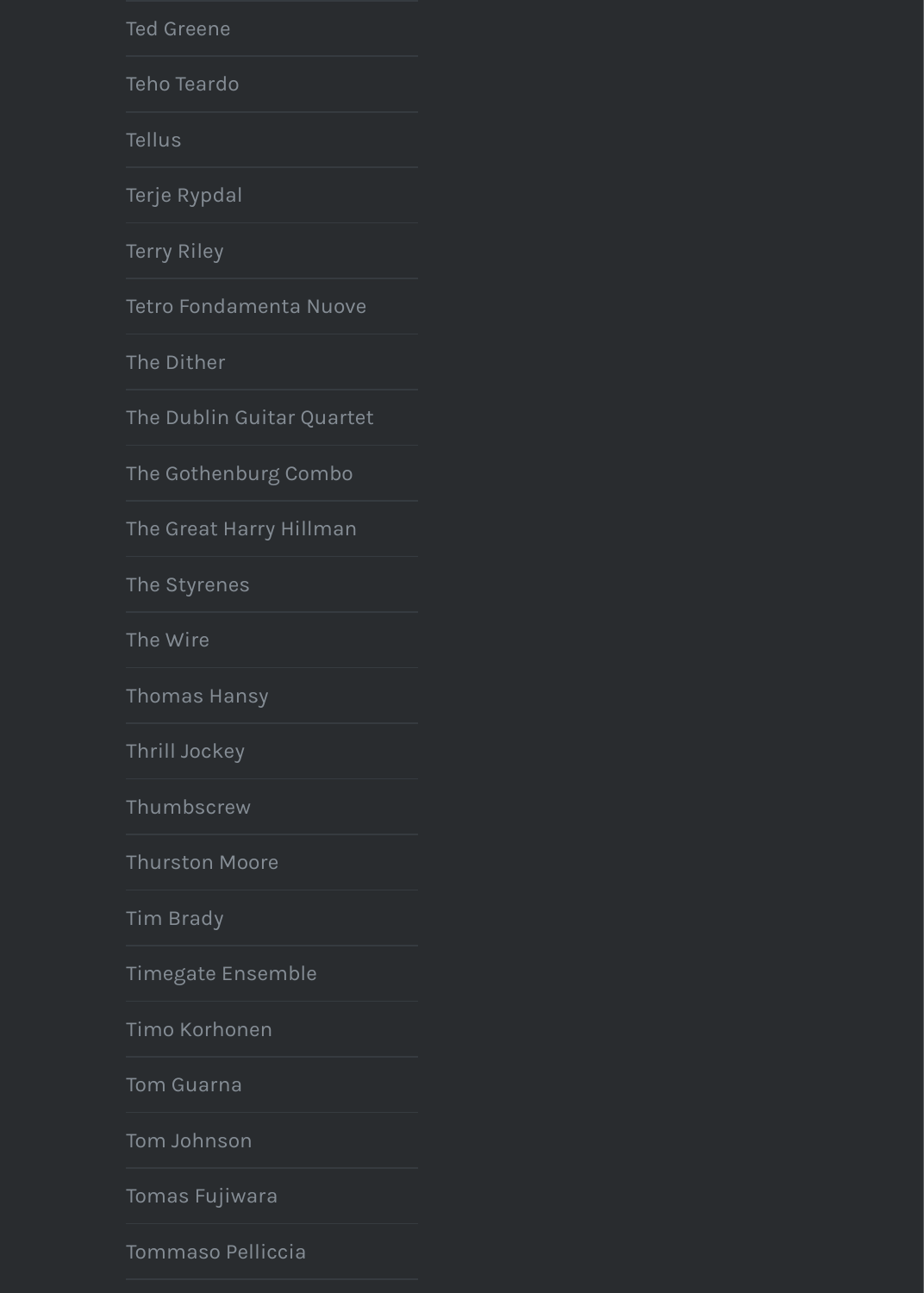Toshio Hosokawa

Touch

Trio Chitarristico Italiano

**Tristan Murail** 

Tzadik

**Ulrich Krueger** 

**Umberto Tricca** 

Una Serata con Mr. Bream

**United Phoenix Records** 

**UST Guitar Ensemble** 

Vagn Holmboe

Valerio Scrignoli

Vanni Montanari

Venezia

Victor Valisena

Video

Vincenzo Saldarelli

vinyl

**Visionary Guitars**